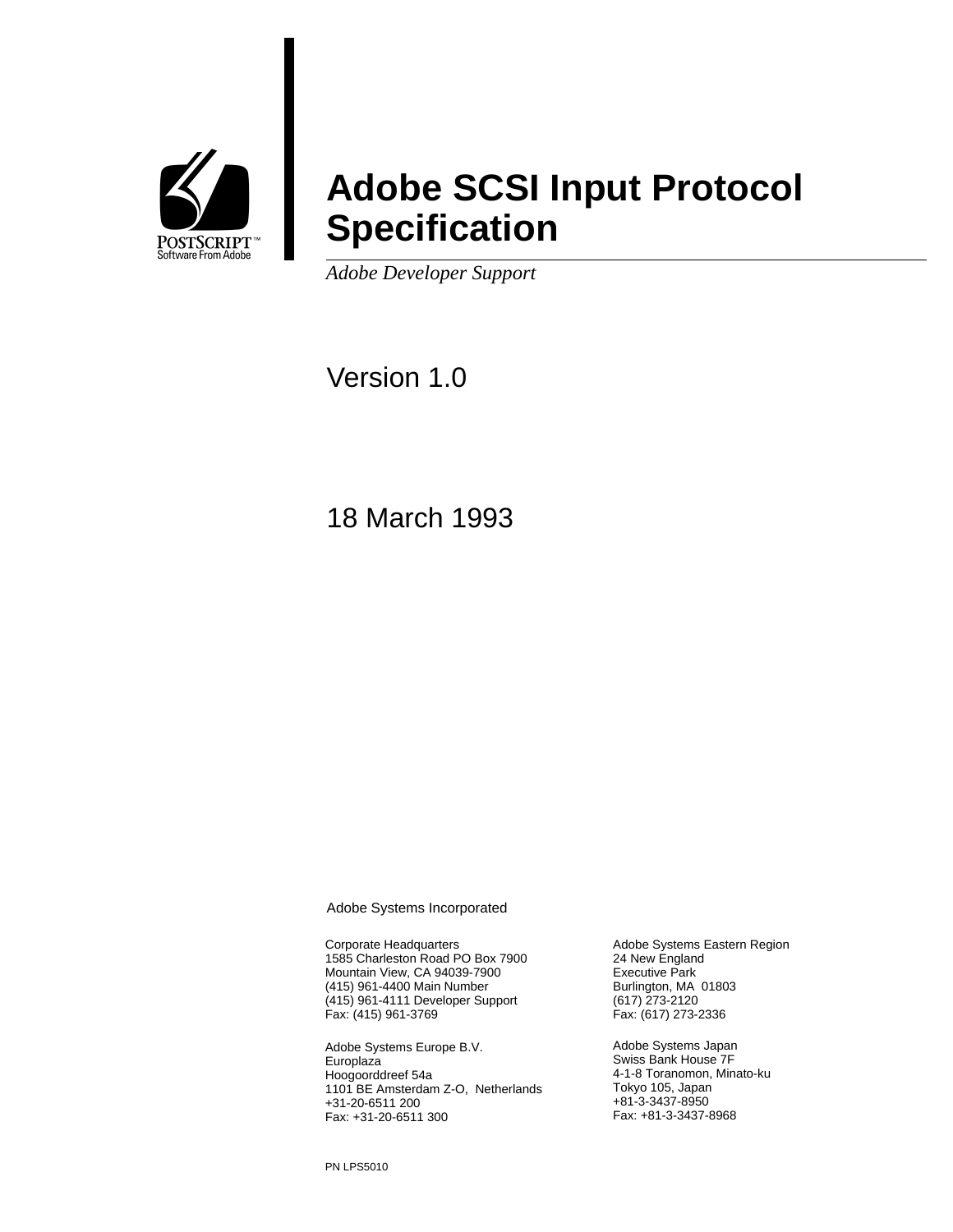Copyright © 1993 by Adobe Systems Incorporated. All rights reserved.

No part of this publication may be reproduced, stored in a retrieval system, or transmitted, in any form or by any means, electronic, mechanical, photocopying, recording, or otherwise, without the prior written consent of the publisher.

PostScript is a trademark of Adobe Systems Incorporated. All instances of the name PostScript in the text are references to the PostScript language as defined by Adobe Systems Incorporated unless otherwise stated. The name PostScript also is used as a product trademark for Adobe Systems' implementation of the PostScript language interpreter.

Any references to a "PostScript printer," a "PostScript file," or a "PostScript driver" refer to printers, files, and driver programs (respectively) which are written in or support the PostScript language. The sentences in this book that use "PostScript language" as an adjective phrase are so constructed to reinforce that the name refers to the standard language definition as set forth by Adobe Systems Incorporated.

Adobe, PostScript and the PostScript logo are trademarks of Adobe Systems Inc. which may be registered in certain jurisdictions. UNIX is a registered trademark of UNIX systems laboratories.

*This publication and the information herein is furnished AS IS, is subject to change without notice, and should not be construed as a commitment by Adobe Systems Incorporated. Adobe Systems Incorporated assumes no responsibility or liability for any errors or inaccuracies, makes no warranty of any kind (express, implied or statutory) with respect to this publication, and expressly disclaims any and all warranties of merchantability, fitness for particular purposes and noninfringement of third party rights.*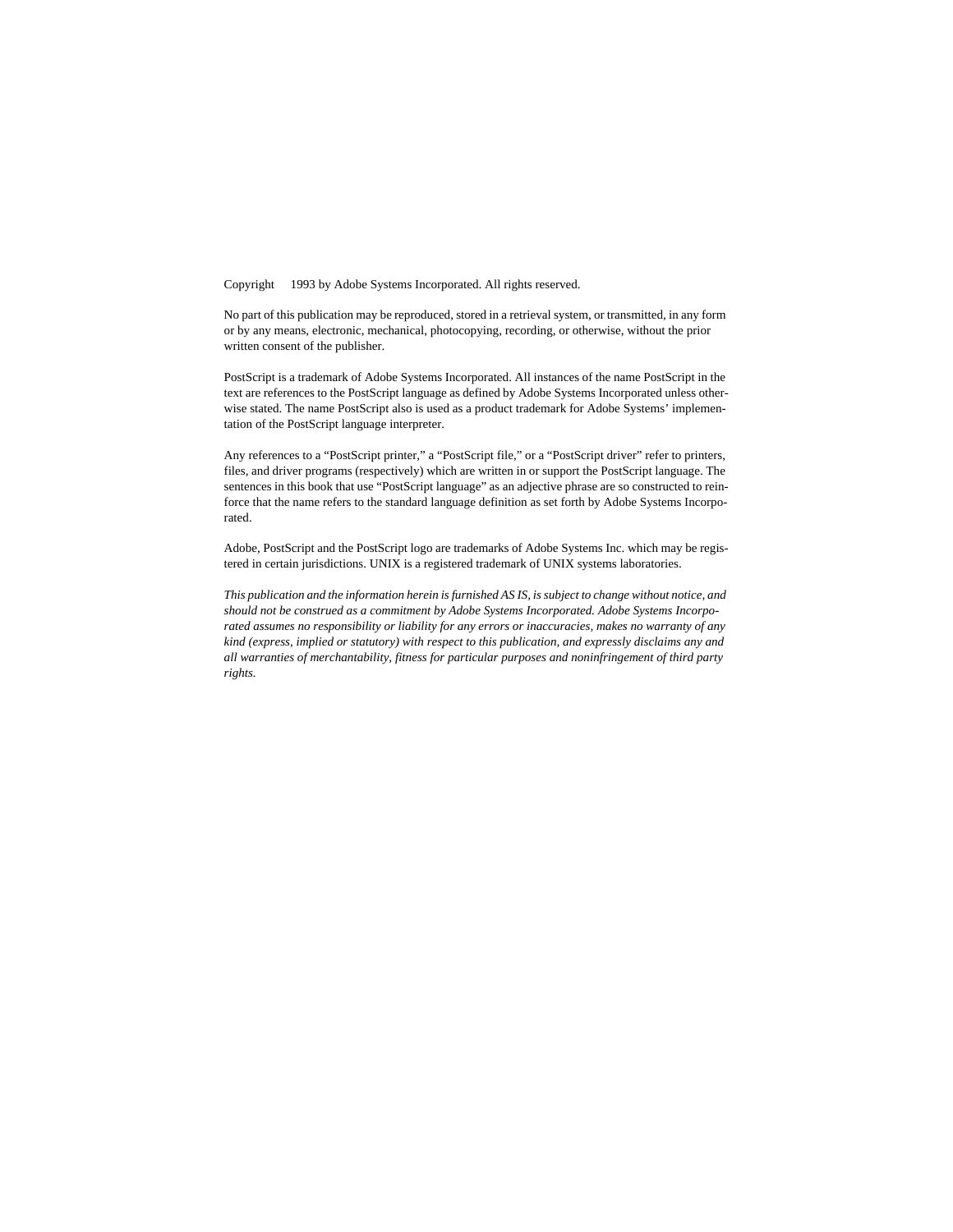# **Contents**

#### **Adobe™ SCSI Input Protocol Specification** 1

1 Introduction 1

2 SCSI Protocol 2 Bus Free and Selection Phases 2 Message Phase 3 Command, Data and Status Phases 3 Test Unit Ready 4 Rezero Unit 4 Request Sense 4 Read and Read Extended 6 Write and Write Extended 6 Seek 6 Inquiry 6 Reserve Unit 6 Release Unit 6 Send Diagnostic 6 Start/Stop Unit 6 Read Capacity 6

- 3 Simple Stream Specification 7 Creating a Packet Header 8 Packet Header Code Segment 11
- 4 Using The In-Band Data Stream 12
- 5 Using The Out-Of-Band Stream 16 Writing to the Out Of Band Stream 16

**Appendix: A - SCSIPS Host Program** 19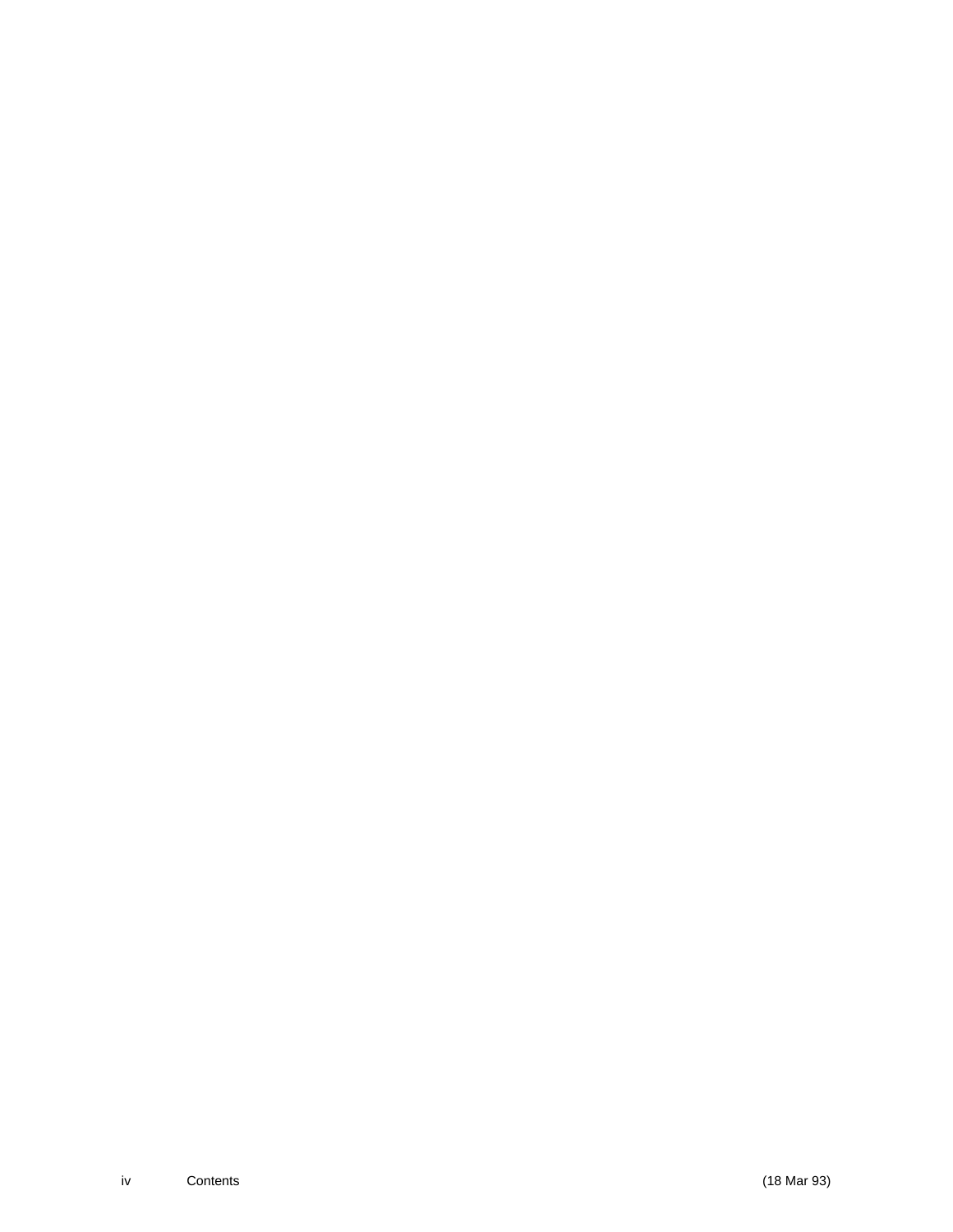# **Adobe™ SCSI Input Protocol Specification**

### **1 Introduction**

This document specifies the SCSI communications protocol for transmitting data from a host to a PostScript™ language interpreter. Though the data being transmitted are typically PostScript language programs nothing in the protocol requires this. This is a partial specification describing the currently implemented protocols. Other protocols will be added to this document as they are implemented

The target audience for this document are software developers implementing the host-side SCSI communication driver. Extensive knowledge of the Small Computer System Interface specification (X3.131, alias SCSI) is assumed. This document is meant to be used with ANSI X3.131. For more information about SCSI interfaces in general please refer to the ANSI specification.

In general the protocol can be simply described as a device to device communication where one device initiates the transfer of information to the other by specifying the amount of data that it is to be sent. This communication is described as *initiator* to *target* in the ANSI specification for Small Computer System Interface. In this specification it will be referred to as host to RIP (Raster Image Processor) communication. The host will send a write command with the count of the number of bytes to the RIP. The RIP then reads this number of bytes until it reaches the end of the transmission or is interrupted. In the case of an interrupt the RIP requests status information from the host. If the RIP reads until the end of transmission it acknowledges the EOT and waits for the next job stream.

Data is transferred on one of two data streams the in-band data stream or the out-of-band data stream. Data sent on the in-band data stream is called inband data and is the driving force behind the transmission. When status information needs to be conveyed between host and RIP it is sent via the out-ofband data stream and is called out-of-band data. Each data stream has its own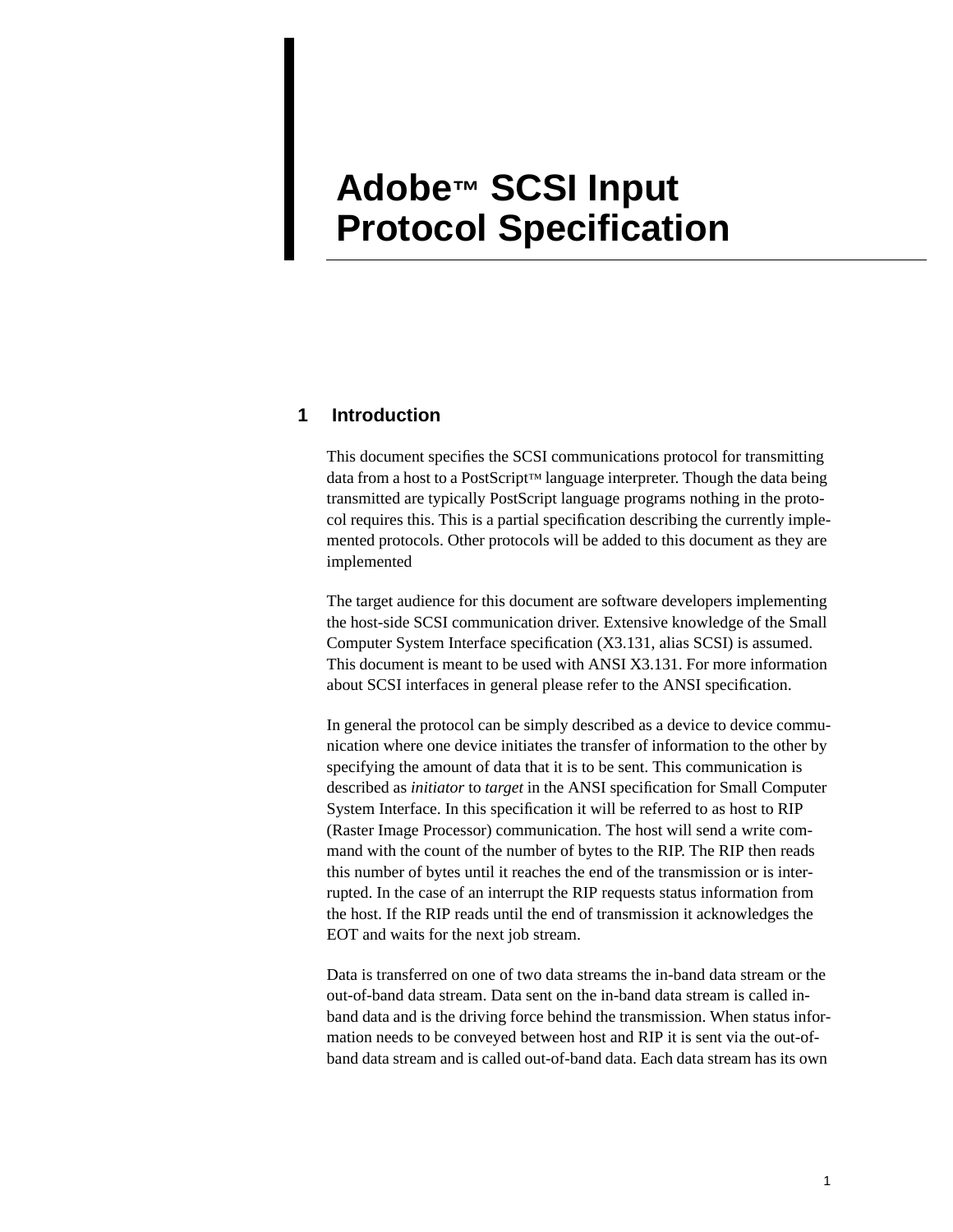protocol but there is a standard packet format used to convey information for both. The packet structure and the protocols for using the in-band and out-ofband data streams are described in this specification.

#### **In General**

Some constants of the implementation are defined here and have the same meaning throughout this document.

- All numbers preceded by a *0x* are in hexadecimal notation.
- A sector is defined as 512 bytes.
- Sector counts in the SCSI command block indicate the number of 512 byte blocks.
- A sector address is the *Logical Block Addres*s in the SCSI command block.
- Unless otherwise stated the protocol descriptions will be the same for both a Level 1 PostScript Interpreter and a Level 2 PostScript Interpreter.

The example code in this document was written for a Unix® host computer. Other hosts will have different implementations. Refer to Appendix A for a complete listing of the sample application for a Unix host.

### **2 SCSI Protocol**

There are six phases used to convey information over a SCSI channel. These are the Bus Free, Selection, Message, Command, Data, and Status phases. These phases provide the basis for all communication over the SCSI channel. The Bus Free and Selection phases determine when the channel is available and how to select it. The Message phase provides a mechanism for physical path management. The Command, Data, and Status phases convey commands as well as the physical data and status information to and from the host and RIP. The communication of data or status information is typically known as the in-band and out-of-band data stream respectively.

#### **2.1 Bus Free and Selection Phases**

The *Bus Free* phase and *Selection* phases are used to free the bus for use and to select a given device on the bus. The *Bus Free* phase begins after all transmissions on the channel are complete and the bus is idle. The *Selection* phase begins during the *Bus Free* phase and allows the host to select a device to initiate a Read or Write.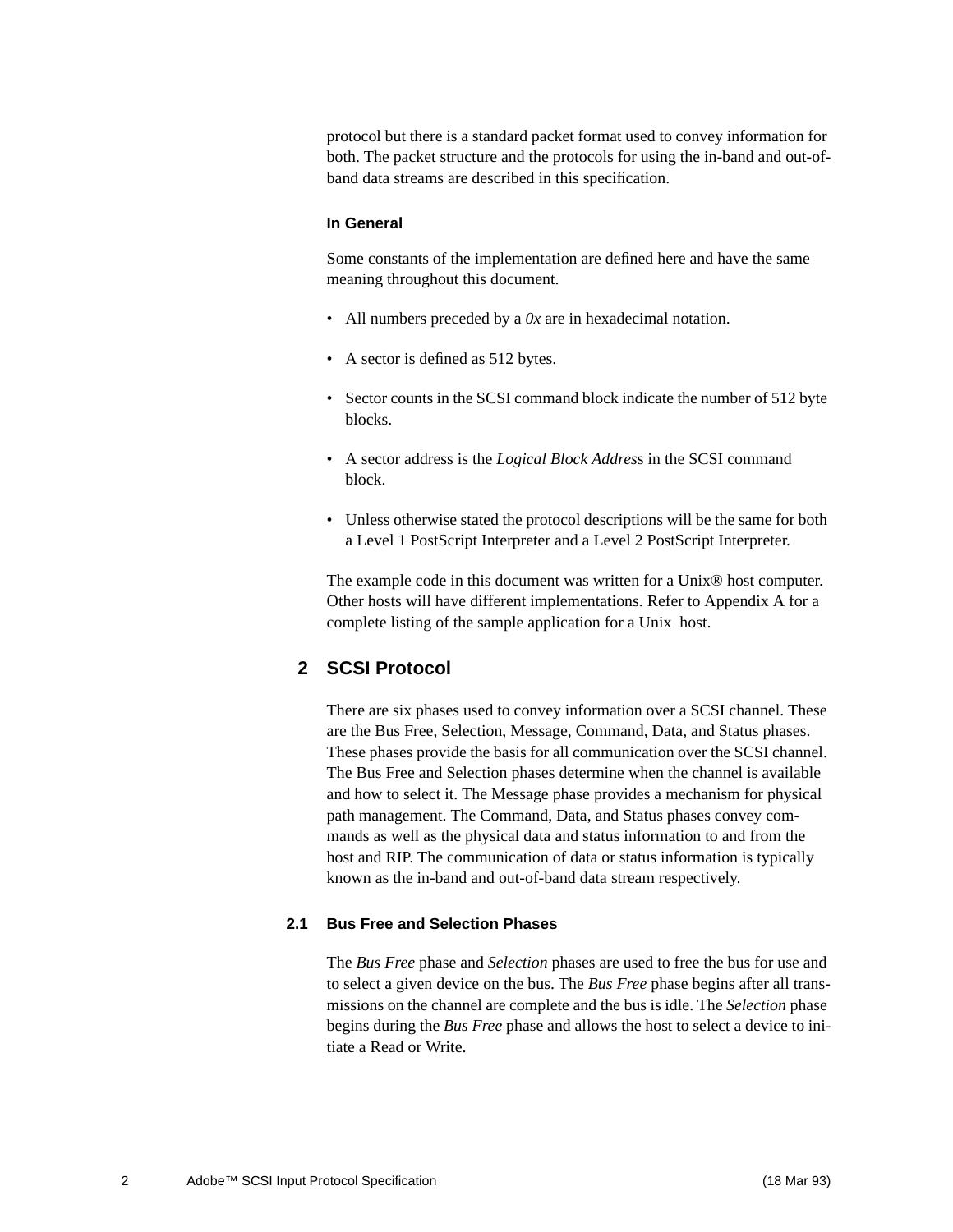#### **2.2 Message Phase**

The Level 2 interpreter processes *Messages Out* that are requested and sent by the host. The RIP will never generate a *Message Out* except in response to an ATTENTION raised from the host. An example of when this phase is invoked would be after the host has raised the ATTENTION condition to at the beginning of a transaction to identify the RIP. The RIP will send only the following message codes:

**Table 1** *Messages Out*

| <b>Description</b> | Code                                                                                                                       |
|--------------------|----------------------------------------------------------------------------------------------------------------------------|
| Message Reject     | 0x7                                                                                                                        |
| No Operation       | 0x8                                                                                                                        |
| Identify           | $0x80 - 0xf8$ (the least 3 significant bits,<br>which specify a logical unit number in a<br>RIP, are expected to be all 0) |

With all other message codes, the RIP will send a Message Reject message to the host. When all the message bytes have been received successfully the RIP will indicate its success by changing to either the Command, Data or Status phases. In level 1, the RIP does not process Messages Out and will never respond to the host's ATTENTION with the *Messages Out* phase.

#### **2.3 Command, Data and Status Phases**

This is the phase that conveys information between devices. The type of information is determined by the state of the transmission and the data stream used. The following SCSI standard commands are currently implemented unless otherwise specified:

| Command         | Opcode  |  |
|-----------------|---------|--|
| Test unit ready | 0x00    |  |
| Rezero unit     | 0x01    |  |
| Request sense   | 0x03    |  |
| Format Unit     | $0x04*$ |  |
| Read            | 0x08    |  |
| Write           | 0x0a    |  |
| Seek            | 0x0b    |  |
| Inquiry         | 0x12    |  |

**Table 2** *Implemented SCSI commands*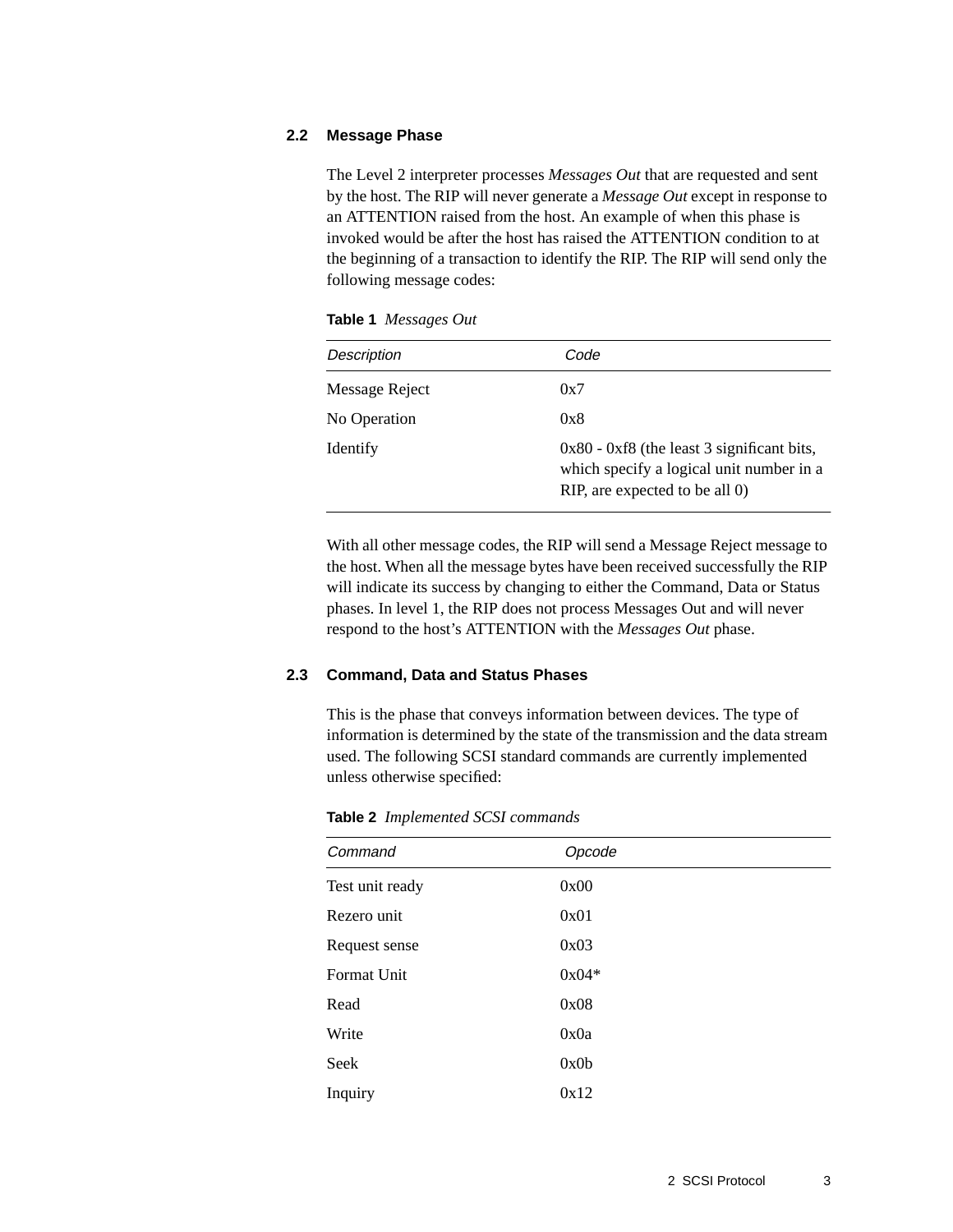| Reserve Unit    | $0x16*$ |
|-----------------|---------|
| Release Unit    | $0x17*$ |
| Start/Stop Unit | $0x1b*$ |
| Send Diagnostic | $0x1d*$ |
| Read capacity   | 0x25    |
| Read Extended   | $0x28*$ |
| Write Extended  | $0x2a*$ |
|                 |         |

*Note: \* Indicates a command supported only in Level 2*

The details of how these commands interact with the PostScript interpreter will be presented below.

#### **2.4 Test Unit Ready**

*Test unit ready* will return a *GOOD* status once the PostScript interpreter is booted with the SCSI stream enabled (All Sys/Start and/or Sys/Bootlist processing is complete). Note the interpreter itself may not be idle at this point. All other conditions will return *CHECK CONDITION* status.

#### **2.5 Rezero Unit**

*Rezero unit* will be ignored and will always return *GOOD* status.

#### **2.6 Request Sense**

Request sense command requests data from the RIP about the previous command after the host receives a CHECK CONDITION status. Request Sense will return a CHECK CONDITION only to report fatal errors at the RIP. All non-fatal errors will return a GOOD status. Sense data is preserved by the RIP until a *Request Sense* command is received or another command is received from the same host.

#### **Level 1**

*Request sense* for the Level 1 interpreter will return only the non-extended sense data format for error classes 0 through 6. The vendor unique field will always be zero. *GOOD* status will always be returned. Error codes are: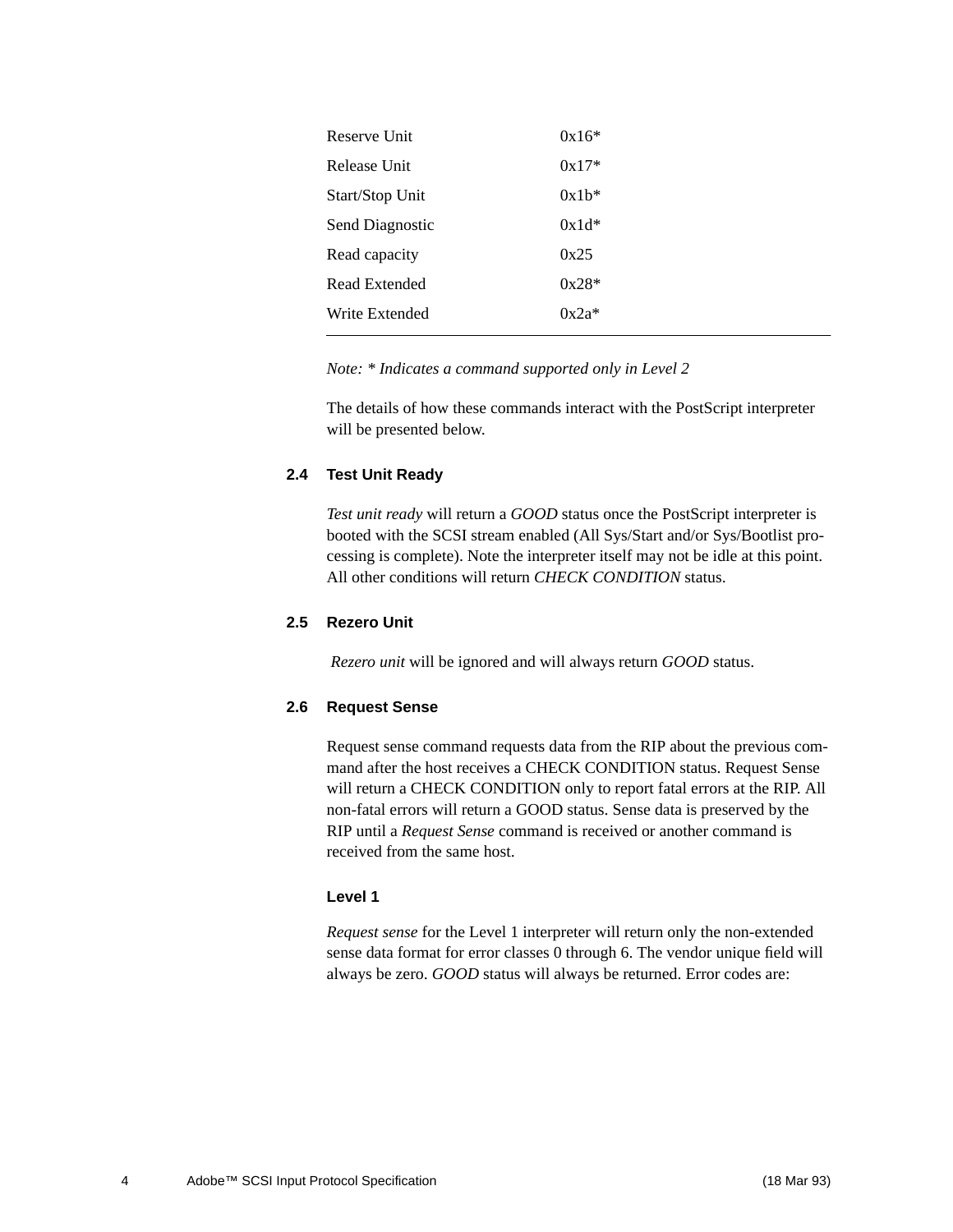**Table 3** *Error Codes*

| Code | Meaning                       |  |
|------|-------------------------------|--|
| 0x00 | Unspecified error             |  |
| 0x01 | <b>Illegal Logical Sector</b> |  |
| 0x02 | Sector Transfer Out of Range  |  |
| 0x05 | E Invalid address             |  |
| 0x25 | K_Illegal_Request             |  |
|      |                               |  |

Non-extended sense data is supported in Level 1 only.

#### **Level 2**

Request sense data for Level 2 will be formatted in the extended mode only. It will accept an error class of 7, which specifies extended sense, and an error code of 0, which denotes the e extended sense data format. The sense key returned will be from the following table:

| <b>Table 4</b> Sense Keys |  |  |
|---------------------------|--|--|
|---------------------------|--|--|

| <b>Description</b>     | Code |  |
|------------------------|------|--|
| No Sense               | 0x00 |  |
| Hardware Error         | 0x04 |  |
| <b>Illegal Request</b> | 0x05 |  |
|                        |      |  |

Sense keys provide information about the type of data being returned from the RIP. Additional information about the current CHECK CONDITION is held in the Information Byte fields of the sense data packet. If more than 12 bytes of data are requested in the *Request Sense* command additional 8information about the current CHECK CONDITION is returned in the Additional Sense Code field as follows:

**Table 5** *Additional Sense codes Supported*

| <b>Description</b>   | Code |  |
|----------------------|------|--|
| No Sense             | 0x00 |  |
| <b>Invalid Sense</b> | 0x20 |  |
| Invalid Address      | 0x21 |  |
| Invalid Field        | 0x26 |  |
| <b>Bad Transfer</b>  | 0x80 |  |
| <b>Bad Parameter</b> | 0x81 |  |
|                      |      |  |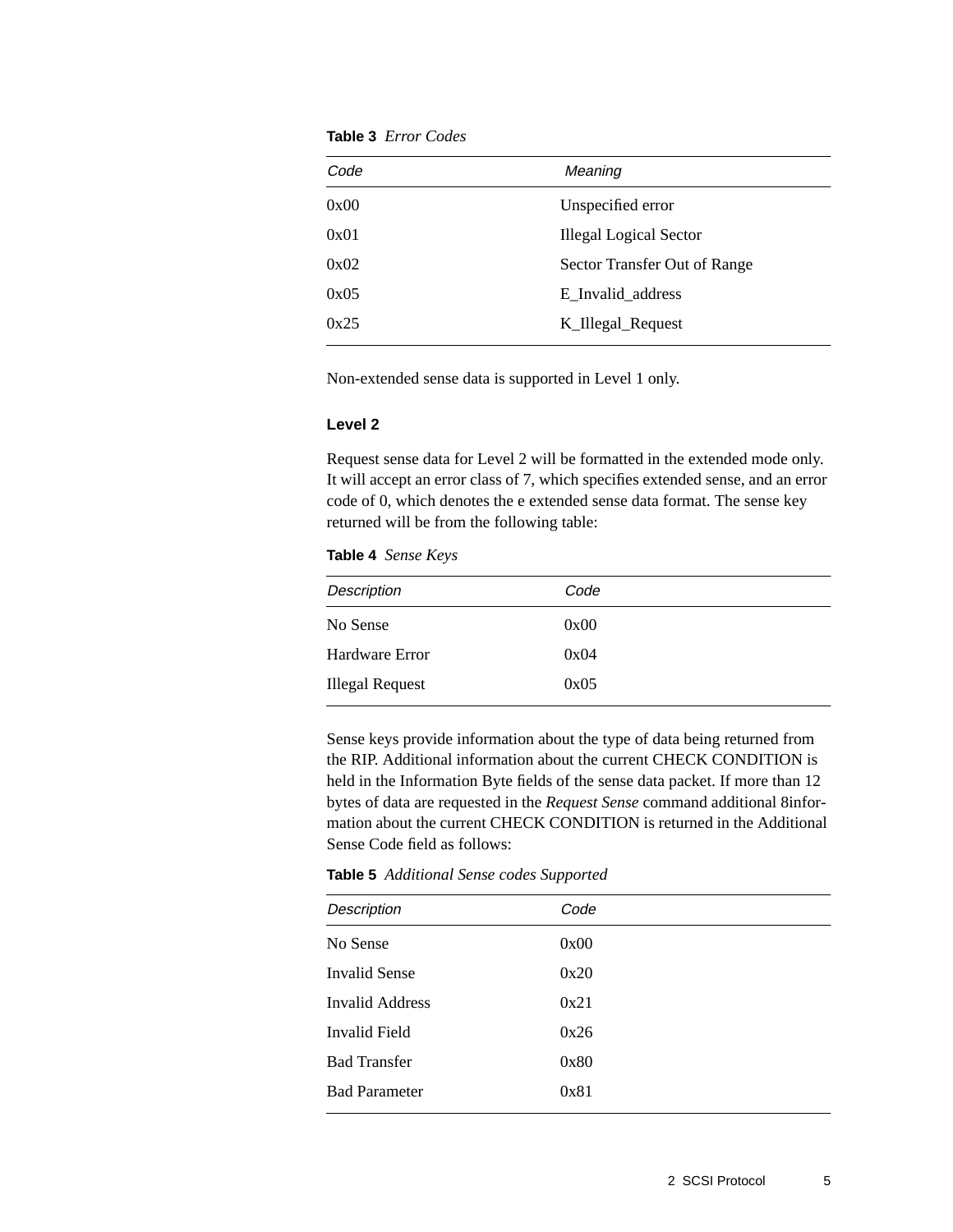#### **2.7 Read and Read Extended**

See descriptions of individual protocols below.

#### **2.8 Write and Write Extended**

See descriptions of individual protocols below.

#### **2.9 Seek**

Seek will be ignored and will always return *GOOD* status.

#### **2.10 Inquiry**

The *Inquiry* command will return the standard inquiry data header along with vendor unique data in the form of text describing the interpreter. This text is *ADOBExxxSCSICHAN(C)1990 ADOBESYS*, where *x* indicates a space. The Peripheral Device Type field will return 0x00 indicating a disk. Removable Media Bit (RMB) will be zero. The Device Type Qualifier is unspecified. The ISO Version, ECMA Version and ANSI-Approved Version fields will all be zero.

#### **2.11 Reserve Unit**

Will be ignored and will always return GOOD status.

#### **2.12 Release Unit**

Will be ignored and will always return GOOD status.

#### **2.13 Send Diagnostic**

Will be ignored and will always return GOOD status.

#### **2.14 Start/Stop Unit**

Will be ignored and will always return GOOD status.

#### **2.15 Read Capacity**

*Read capacity* will return all of the address space covering all of the protocols on this LUN. For this protocol, *Read capacity* will return the size of the PostScript interpreter's logical address range in sectors (the largest usable *Logical Block Address* for the protocol at the LUN in question). This will be returned in the *Logical Block Address* area and 512 in the block length area. The PostScript interpreter calculates the largest usable block address according to the following formula: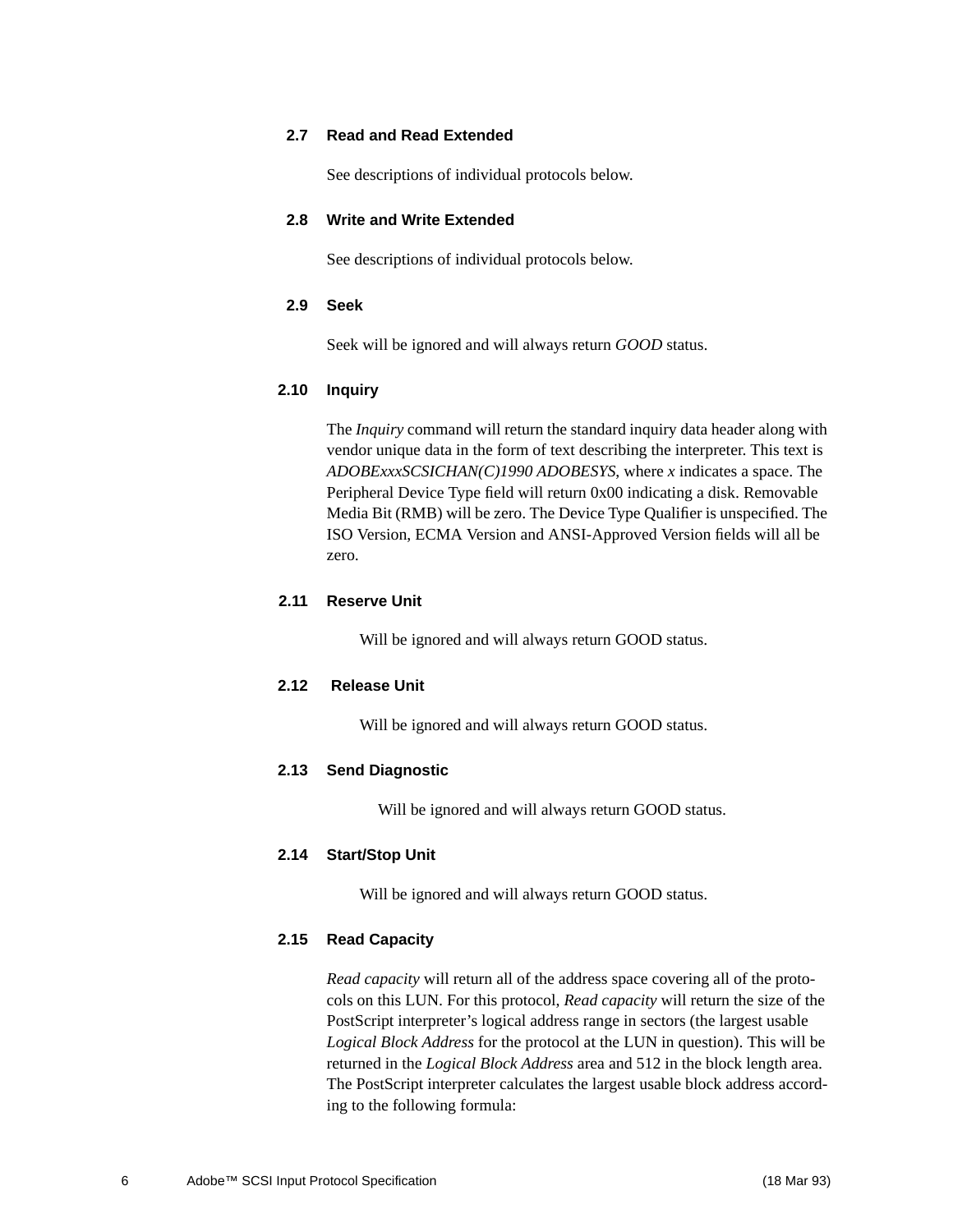*0x1000 + (size of the SCSI in-band data stream input buffer in bytes)/512.*

 $0x1000$  is the address of the in-band data stream, and 512 is the number of bytes per sector. The partial medium indicator (PMI) bit and the *Logical Block Address* fields will be ignored and should be set to zero for future compatibility.

### **3 Simple Stream Specification**

Simple stream provides a simple but functional interface with built-in flow control and out-of-band data capabilities. This stream implements a packet style protocol and can be found on LUN 0 at Logical Block Addresses *0x1000* and *0x1010* for the in-band data and out-of-band data respectively. Any other *Logical Block Address* will either access another protocol or return an error. Use the following 'C' code to define the Logical Block Addresses for the in-band and out-of-band streams.

| /* Stream byte addresses */ |            |
|-----------------------------|------------|
| #define SSII DATA           | 0x1000*512 |
| #define SSII OUTOFBAND      | 0x1010*512 |

Packet headers are used to convey commands between devices. The same structure is used for reading and writing in-band or out-of-band data. Any data should directly follow the packet header and should be padded out with zeros so that the header bytes plus the data bytes plus the padding add up to an even multiple of 512. Upon completion of each command the RIP will return a status byte to the host. The use of each of the fields in the packet header will be described below. The header is arranged as follows:

| <b>Table 6</b> Packet Header |  |  |
|------------------------------|--|--|
|------------------------------|--|--|

| Word position | Content            |
|---------------|--------------------|
| Word 0        | Data Type          |
| Word 1        | Count              |
| Word 2        | <b>Buffer Size</b> |
| Word 3        | Flags              |
| Word 4        | Sequence           |
| Word 5        | Channel            |
| Word 6        | Reserved           |
| Word 7        | Reserved           |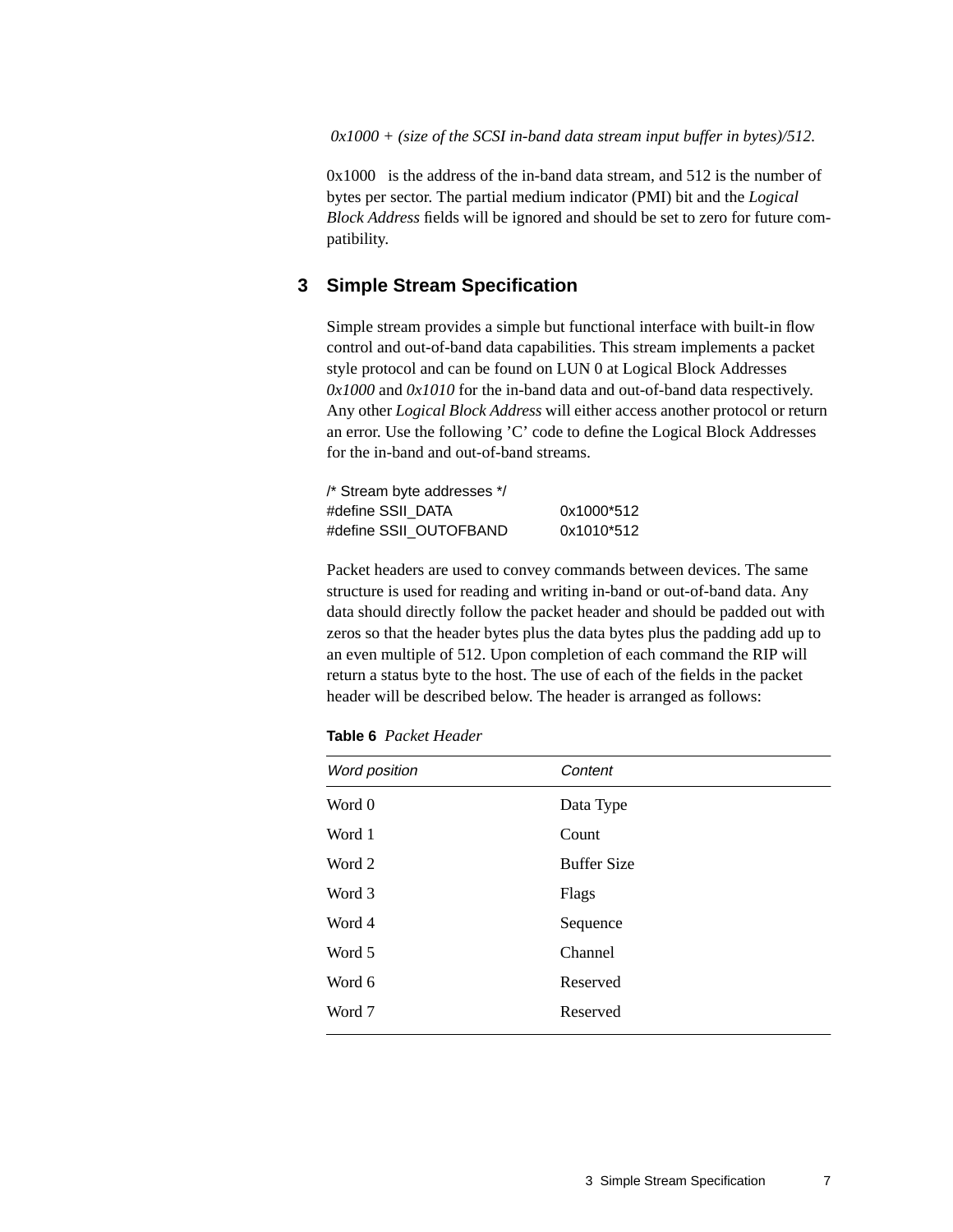Note that each field is a 32 bit word. Care must be taken to insure the correct byte ordering of the header fields when transferring data between the host and RIP. All PostScript interpreters assume the host is "big-endian" or least significant byte first. If the host is "little-endian" then some byte reordering manipulations will need to be done before and after transferring the packet header.

 To define the packet header in a "C" program you would use the following structure:

```
typedef struct pkthdr {
 unsigned int DataType;
 unsigned int Count;
 unsigned int bufsize;
 unsigned int Flags;
 unsigned int Sequence;
 unsigned int Channel;
 unsigned int Reserved4;
 unsigned int Reserved5;
} PktHdr, *pkthdr;
```
#### **3.1 Creating a Packet Header**

Keeping this structure in mind the following rules should be used when reading and writing a packet header with a host application. A more detailed description of the individual fields will follow.

#### **In-band data stream**

- *Normal Data* indicates normal in-band data
- *Normal Data + End of File* implies that *end of file* follows the last data byte in the packet.

#### **Out-of-band data stream**

- *Interrupt* will indicate an interrupt is being sent to the RIP.
- *Status* will indicate a status packet is being sent from the RIP.
- *ErrorInfo* will indicate that error information is being sent from the RIP.

#### **Both streams**

A detailed description about the decisions to make for filling in the *data type, buffer size, count, flags, sequence, channel and reserved* fields follows.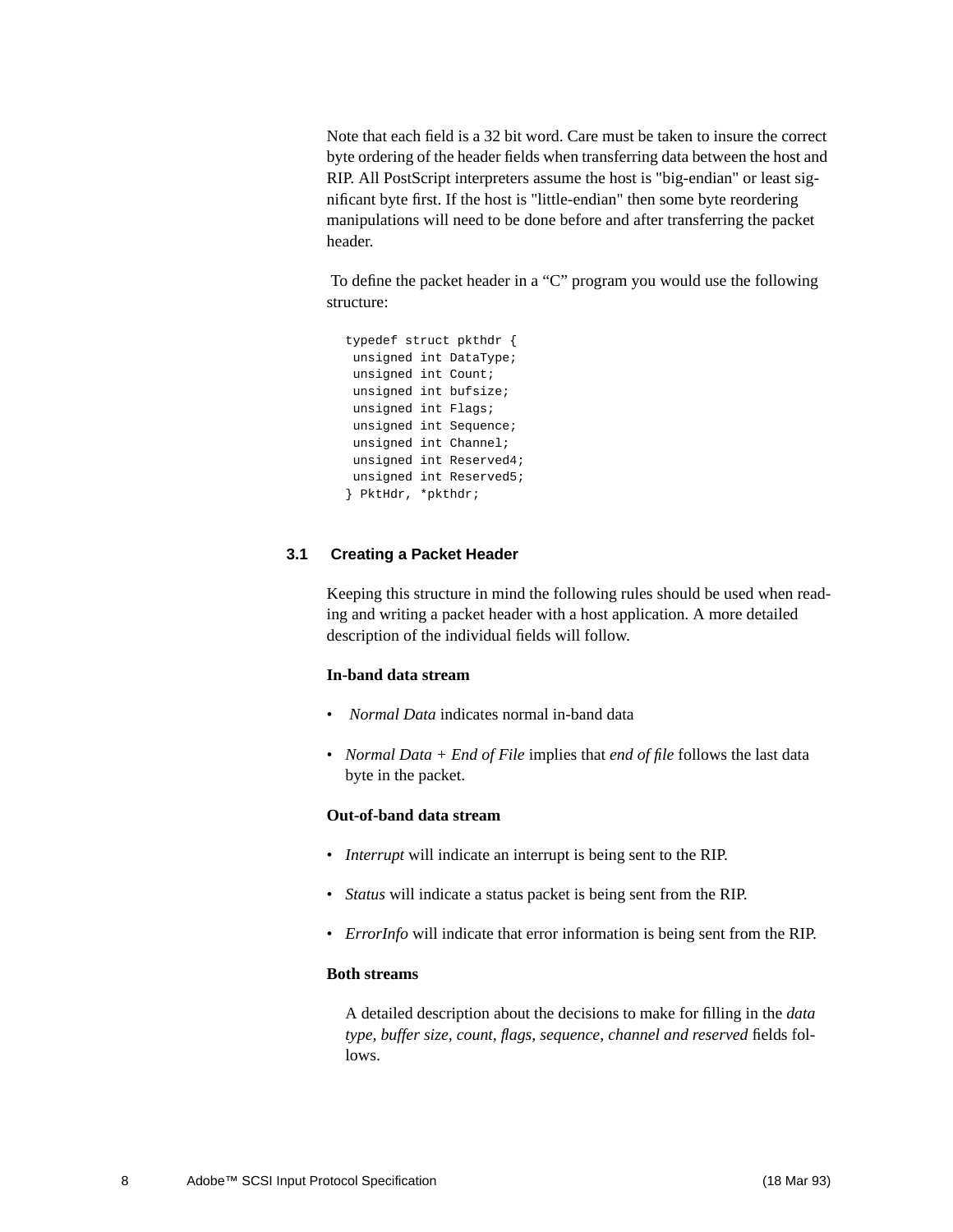#### **Data Type**

There are five data types supported by this protocol Normal Data, Normal Data+End of File, Interrupt, Status and Error Info. These are the only valid data types found in a packet header currently, other types may be added at a later date. Normal Data and Normal Data + End of File will be bidirectional data types, i.e. both host and RIP will read and write packets of this type. An Interrupt data type will only be written by the host. Status and Error Info data will only be read by the host. All are described as follows:

| <b>Table 7</b> Data Types |  |  |
|---------------------------|--|--|
|---------------------------|--|--|

| <b>Type</b>                 | Code | Action by Host |
|-----------------------------|------|----------------|
|                             |      |                |
| Normal Data                 | 0x00 | Read/Write     |
| Normal Data $+$ End of File | 0x01 | Read/Write     |
| Interrupt                   | 0x02 | Write          |
| <b>Status</b>               | 0x03 | Read           |
| Error Info                  | 0x04 | Read           |
|                             |      |                |

These can be defined in "C" using constants:

| #define NORMDAT       | 0x00 |
|-----------------------|------|
| #define NORMDATANDEOF | 0x01 |
| #define INTERRUPT     | 0x02 |
| #define PKTSTATUS     | 0x03 |
| #define ERRORINFO     | 0x04 |

A data type of Normal Data indicates a read or write on the in-band data stream. Normal Data + End of File indicates that the end of data transfer has arrived and all the data has been sent. A data type of Interrupt indicates that the RIP should stop what its doing. Status, and Error Info indicate out-ofband data containing information about the state of the RIP is being sent to the host.

#### **Buffer Size**

The *Buffer Size* field of the packet header of a write request from the host is used by the RIP to determine the amount of buffer space available at the host. Each write request to the RIP will contain the current free space of the host's input buffer in sectors. The number of sectors specified here represents the total number of bytes divided by 512. This number will be used by the RIP to determine how much data to send to the host on any subsequent reads. In this way The host application writer should take the following points into consideration when choosing the value for the host's buffer size: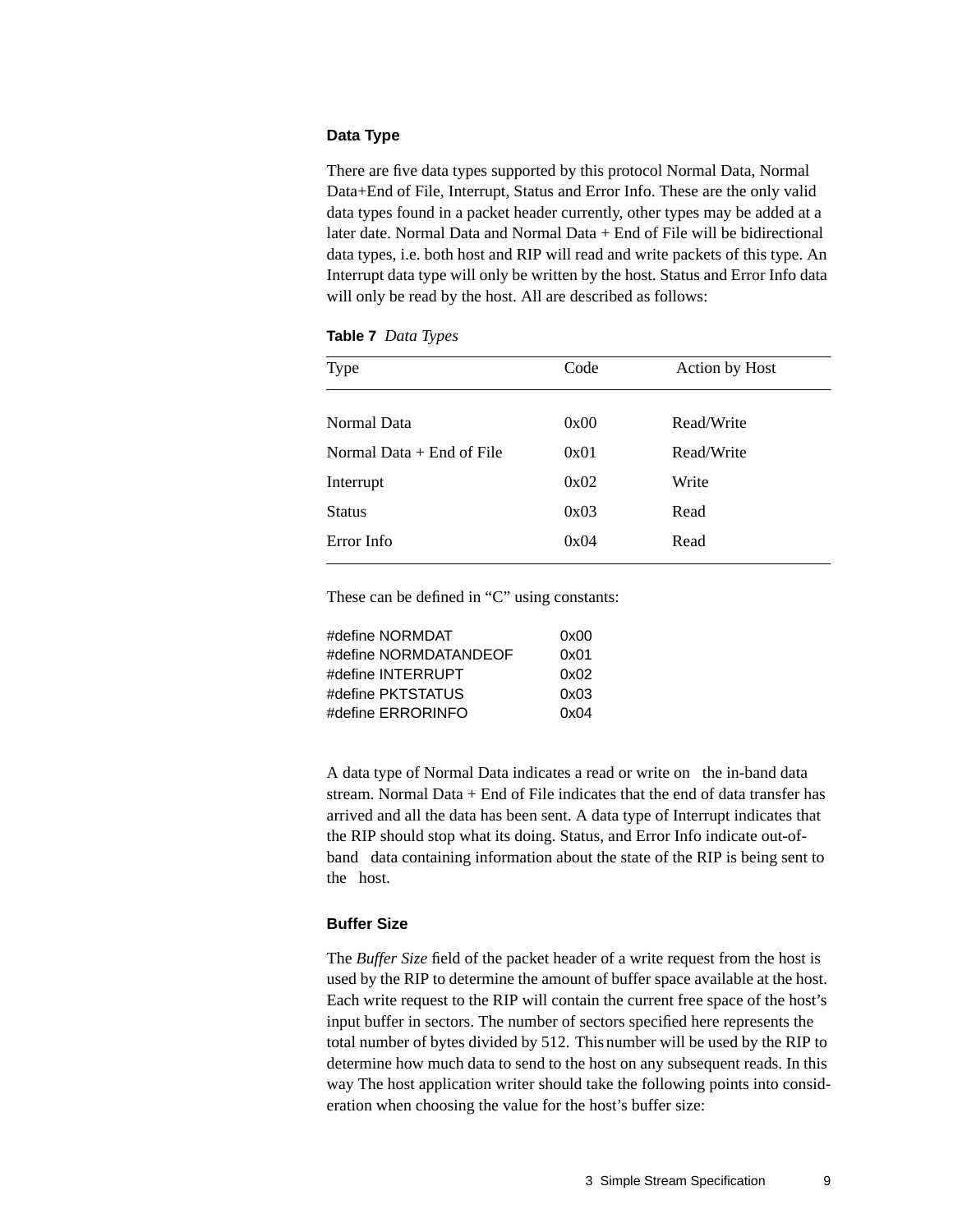• This value determines an upper bound on the amount of data the PostScript interpreter will send back to the host upon receipt of the next read request. At the time a given read request is received by the PostScript interpreter, there may be less valid data available for output than the host is able to accommodate. In this case the RIP will append to the data a pad of zeroes such that *(header + data + pad / sector size)* equals the number of sectors specified in the SCSI header. If there is more data available than the host can accommodate, the RIP will send back a number of valid data bytes equal to the most recent host buffer size figure i.e.:

size = (bytesavailable > lastsent)? lastsent: bytesavailable;

 Another read request must then be issued to pick up the data bytes which have not yet been read.

• If the host's buffer size is zero, the PostScript interpreter assumes that the host is able to accommodate as much as *(sector size- header or 480)* bytes of valid data, and will send no more than this number of bytes back to the host in a given read request i.e.:

```
size = (bytes available == 0) ? (BUFSIZE - HEADERLEN + 1): bytesav-
  ailable
```
A buffer size of less than zero is undefined; negative buffer size codes are reserved for future use.

Until the host issues a write command, the PostScript interpreter has no way of knowing the host's input buffer size. It acts as though the buffer size was zero and the conditions outlined above apply. The PostScript interpreter assumes that the available host buffer size is equal to the *Buffer size* field specified in the header of the last write request issued by the host. If more than one read request is issued between successive write requests, the Post-Script interpreter uses this most recent value when determining the amount of valid data to send back for each request as described above.

When reading from the RIP the

 is always set by the RIP to be equal to the amount of free space in the input buffer.

#### **Count**

The *Count* field will contain the number of data characters, excluding header and padding, to be considered valid in the packet.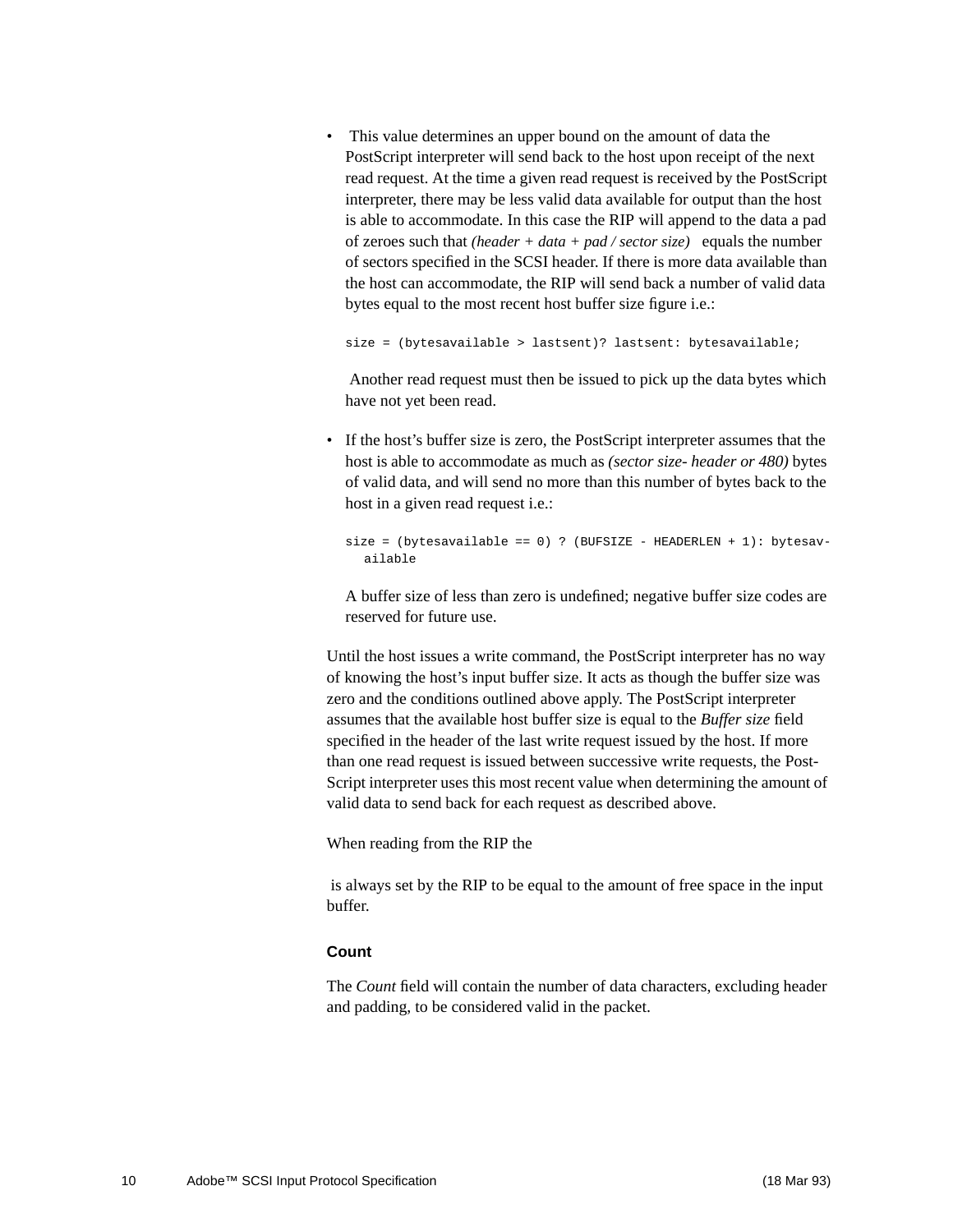#### **Flags**

Currently there is a single *flag* implemented. The *Disconnect This Transaction* flag is defined as  $0x01$ . Unused flag bits should be set to zero, other flags may be defined in the future.

Note that the *Disconnect This Transaction* flag has different implications for host read and host write transactions. In the write case, the write will be disconnected if any processing delay is encountered. In the read case, the transaction will be disconnected if any processing delay is encountered or if the packet would have returned with a count field of zero on a non-disconnected transaction. Note that the RIP decides to disconnect on a transaction by transaction basis and the host should not rely on this behavior in any particular situation. This eliminates the need to poll for PostScript interpreter output on hosts which support *Disconnect/Reselect*. The current PostScript interpreters do not support *Disconnect/Reselect*, although later implementations may.

#### **Sequence**

The *Sequence* field is a packet sequence number which should uniquely identify each packet header. When reading the host is guaranteed to receive a unique sequence number from the RIP. In the event of a write retry by the host the RIP will insure that a new sequence number is generated for each transaction. Receiving two packets with the same sequence number at the RIP will generate an CHECK CONDITION status message. When either side generates a sequence number for a header, it generates a number unique within the last 32768 packets. Separate counts are maintained for the in-band and the out-of-band streams.

#### **Channel**

The *Channel* field is for future operation with multiple channels. It should be set to zero and will be to zero by the RIP.

#### **Reserved**

The two *Reserved* fields will be defined at a later date.

#### **3.2 Packet Header Code Segment**

The following code segment builds a packet header in preparation to write to the RIP. The stream type, data type, and data count are parameters,*. pkthdr* is the type described above and buf is a data structure that will hold both the header and the data to be sent.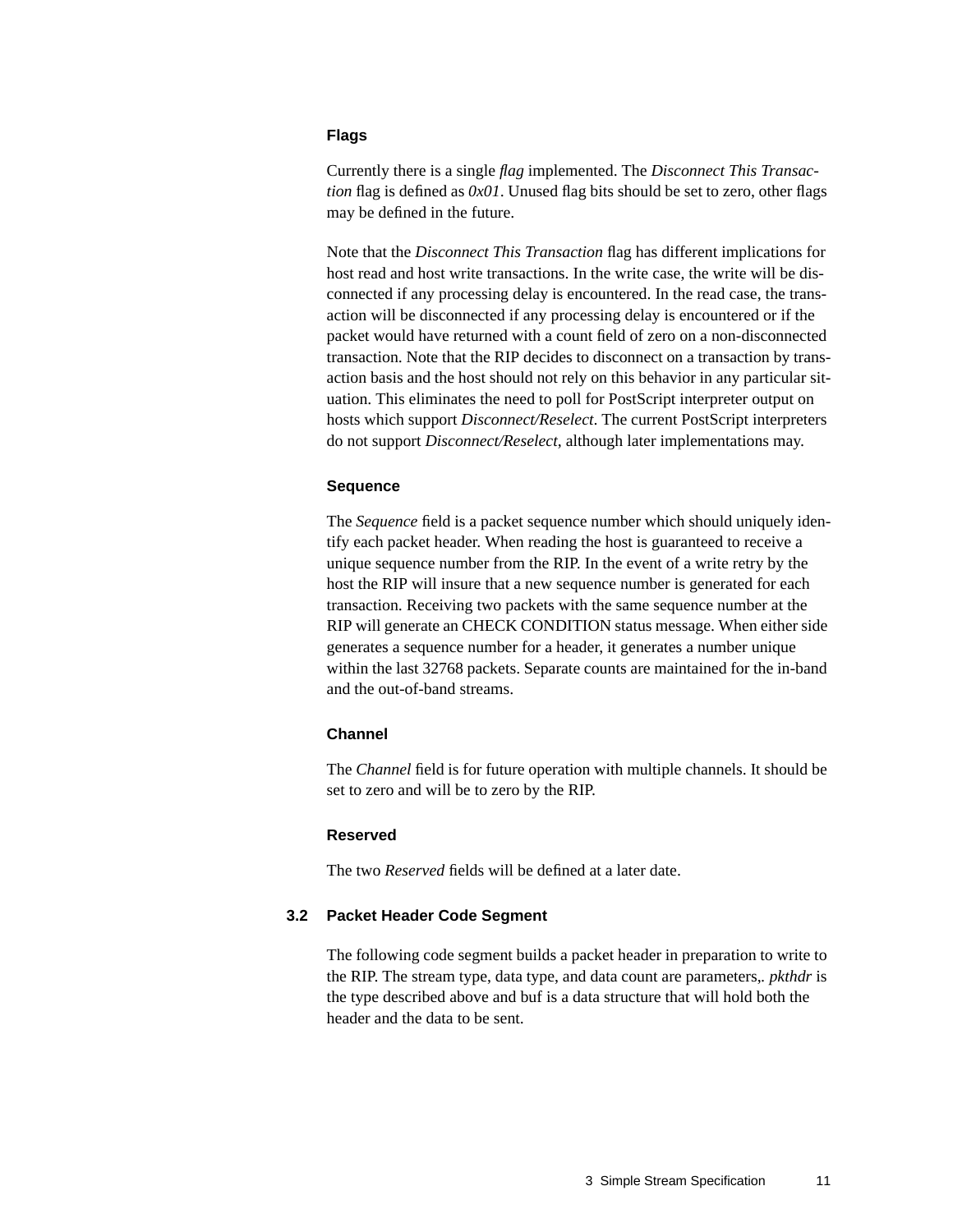```
 /* Create packet header */
 pkthdr = &buf->header; /* Get pkthdr to point at the top of "buf"
  */
    if (stm_descriptor == SSII_DATA) {
    switch(mode) {
    case NORMDAT: pkthdr->DataType = NORMDAT; break;
    case NORMDATANDEOF: pkthdr->DataType = NORMDATANDEOF; break;
    default:
      fprintf(stderr, "Trying to send an out-of-band packet down
  in-band stream\n");
      ResetTTY();
      kill(cpid, SIGTERM);
     exit(0); break;
    }
  }
  else if (stm_descriptor == SSII_OUTOFBAND) {
    switch(mode) {
    case INTERRUPT: pkthdr->DataType = INTERRUPT; break;
    default:
      fprintf(stderr, "Trying to send an in-band packet down out-
  of-band stream\n");
      ResetTTY();
      kill(cpid, SIGTERM);
     exit(0); break;
    }
  }
  else {
    fprintf(stderr, "Trying to send down an undefined stream\n");
    ResetTTY();
    kill(cpid, SIGTERM);
   exit(0); }
  pkthdr->Count = nbytes;
  pkthdr->BufSize = 0;
  pkthdr->sequence += 1;
/* zero the flag,and reserved fields */
  zeroEmptyFlds(pkthdr);
```
## **4 Using The In-Band Data Stream**

The data stream at address 0x1000 handles all in-band data (PostScript language program text). To use this channel without invoking the SCSI flow control it is necessary to find the size of the PostScript interpreter's input buffer. To do this, read either the in-band data stream or the out-of-band stream. The *Buffer Size* field of the returned packet header will contain the current free space in the PostScript interpreter's input buffer. *It is necessary to check the buffer size before each write to determine the buffer space available at the PostScript interpreter*. If any writes issued by the PostScript interpreter are greater than the available buffer size then a CHECK CONDITION status and a BAD PARAM error will be returned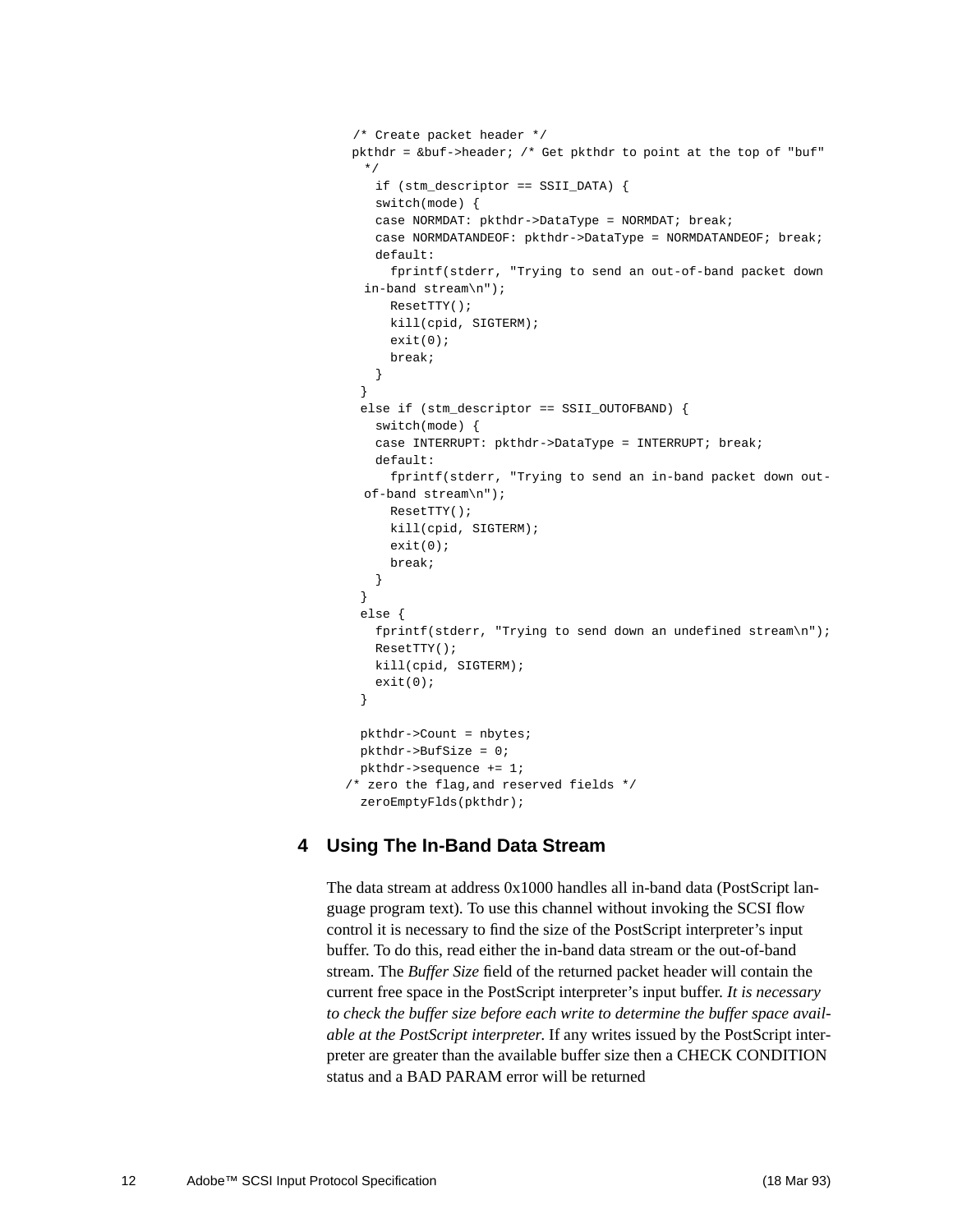On reading this data stream will return any pending output data from the PostScript interpreter with the header's *Data Type* field being set to *Normal Data* or *Normal Data + End of File*. The *Count* field will contain the count of data characters to be considered valid in the packet. The *Buffer Size* field will contain the current free space in the PostScript interpreter's input buffer. The *Flags* field will contain any flags asserted for the transaction. The *Sequence* field will contain a unique number. See below for more details about reading from the data stream. The out-of-band channel is similar except it will return either *Status* or *Error Info* type data.

See appendix A for code listings that demonstrate how to determine the size of the current buffer as well as writing to the appropriate stream.

#### **Writing to the In-Band Data Stream**

Supported Data Types: *Normal Data, Normal Data + End of File*

 Text in the form of a PostScript language job should be written to the in-band data stream. Bytes written to this stream will be sent to the PostScript interpreter unaltered. This allows binary data, such as image data, to be written on this stream. To write to this stream, the PostScript interpreter's buffer size should be determined as described in section 3 under *Buffer Size*. A packet header should be formed with data type set to either *Normal Data* or *Normal Data + End of File* as appropriate. The *count* field should be set to the count of data bytes to be sent (not including the header's 32 bytes). The buffer size should be set to the RIP's currently available buffer space. The following code demonstrates in-band writing. It is a procedure that downloads a file to the RIP. Download will first determine if the RIP has any buffer space available. If it does then that buffer size amount is read from the file and downloaded, if it doesn't the host waits until space is available.

```
void download(fd)
int fd; /* File descriptor */
{
  int n, bytesavailable, mode, xfer;
  int temp;
  int waited=0;
  do {
    int count=0;
     char twiddle;
     if ((bytesavailable = RIPinbuf_BytesAvail(NORMDAT)) < MINI-
  MUMXFER)
       waited=1;
/* wait for RIP buffer to become available */
    while (bytesavailable < MINIMUMXFER) {
      switch(count++ & 0x3) {
       case 0:
  twiddle='\\'; break;
       case 1:
```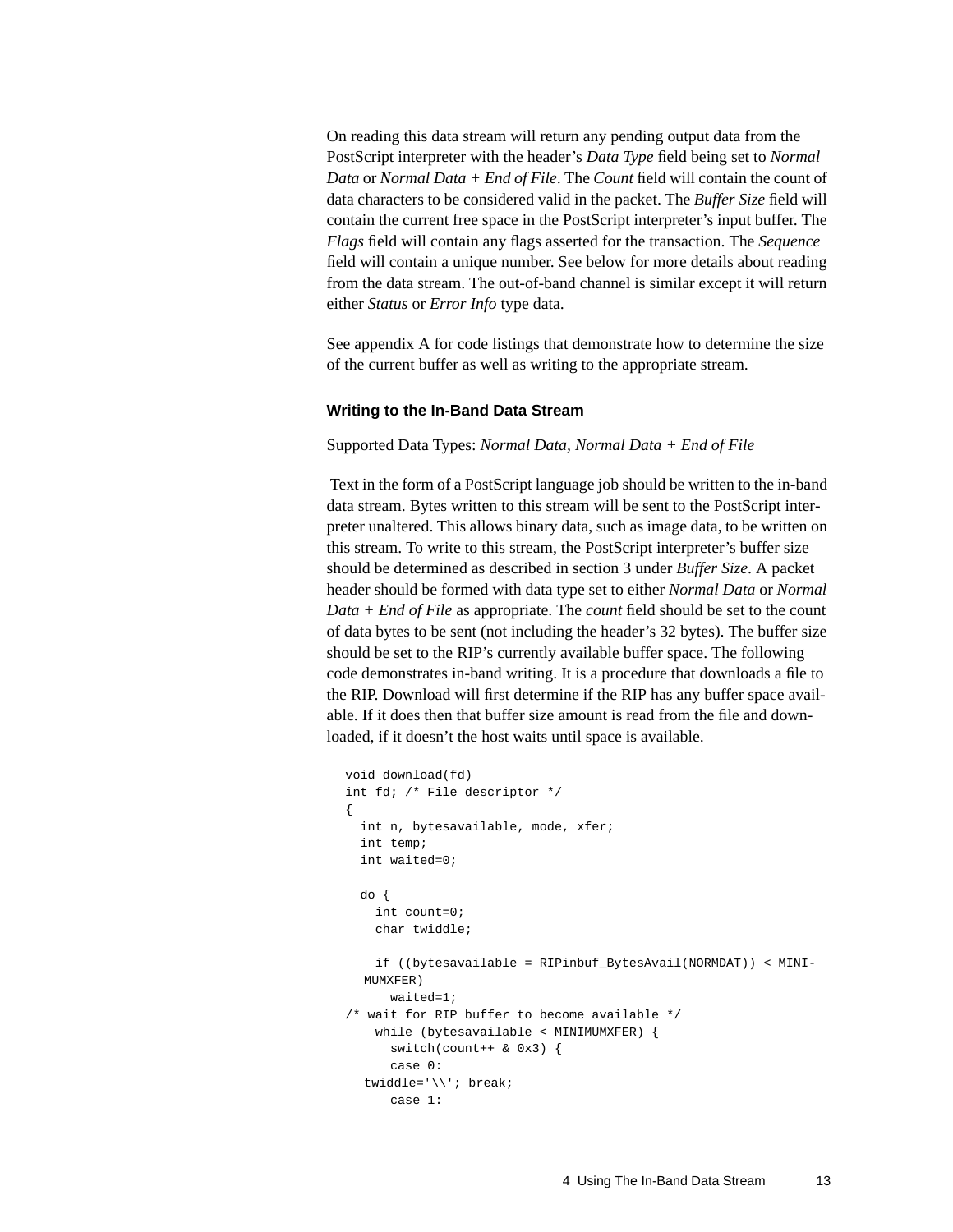```
twiddle='|'; break;
      case 2:
  twiddle='/'; break;
      default:
  twiddle='-'; break;
       }
      fprintf(stderr, "%c", twiddle);
     usleep(BREAKTIME); /* If the interpreter's busy thinking,
  pause to prevent thrashing */
      fprintf(stderr, "\b");
     bytesavailable = RIPinbuf_BytesAvail(NORMDAT);
    }
    if (waited) {
      fprintf(stderr, "!");
      waited=0;
    }
    xfer = (bytesavailable > MAXIMUMXFER) ? MAXIMUMXFER : bytesav-
  ailable;
/* read the data from the file */
    n = read(fd, ThePacket.data, xfer);
    if (n < 0) {
  fprintf(stderr, "error reading from stdin");
  fflush(stderr);
  kill(cpid, SIGTERM);
  exit(0); }
/* if we read no data from file send EOF else normdata */
   if (n == 0) mode = NORMDATANDEOF;
    else {
     mode = NORMAL }
    temp = n;
   while( temp > 0) {fprintf(\text{stderr}, "@"); temp = 4096}; fflush(stderr);
/* Now do the write */
    if (mode == NORMDATANDEOF) {
      WriteSCSIStm(scsi, &ThePacket, n, mode);
      fprintf(stderr, "\ndone sending\n");
     isEOF = 0;
      fflush(stderr);
      break;
 }
    else WriteSCSIStm(scsi, &ThePacket, n, mode);
     /* Flush out any error msgs */
   ChkRIPStatus(); } while (n > 0);
```
As demonstrated above the host does not maintain a running total of bytes sent to the RIP. It simply sends the number of bytes available at the RIP until all its data is sent. On intervening reads the RIP assumes that the host buffer size is at least as large as the *buffer size* of the last write. This frees the host application from needing to issue write requests before every read request to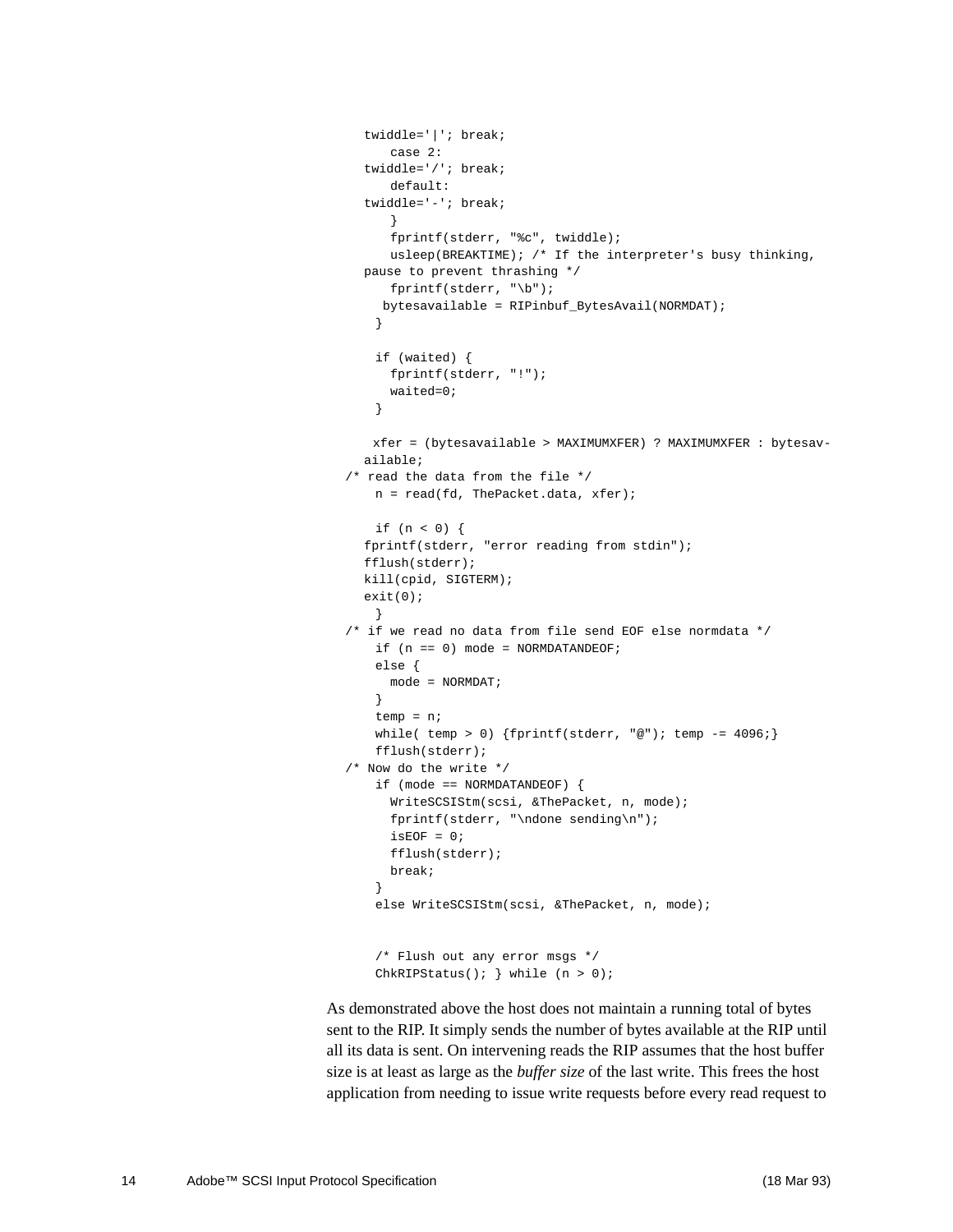inform the PostScript interpreter that space is still available. The implication is if the host plans to issue multiple reads without intervening writes, it is the host driver's responsibility to ensure that the available host buffer size is at least as large as the last size reported to the PostScript interpreter before issuing another read.

Note that this channel, in this mode, does not support data types other than those mentioned above. An unsupported data type for a given channel will result in the transfer being aborted and a *CHECK CONDITION* status byte being returned on the SCSI bus

#### **Reading from the In-Band Data Stream**

Supported Data Types: *Normal Data, Normal Data + End of File*

Output from a PostScript language program being interpreted (not including error and status messages) will appear in the in-band data stream when it is read. The data read from the stream will contain a packet header which has been tailored to the size of the read request on the SCSI bus. The data type will be set to either *Normal Data* or *Normal Data + End of File* as appropriate, the count set to the count of actual data bytes contained in the packet (not including the header's 32 bytes) and the buffer size set to the PostScript language interpreter's input buffer free space. *Sequence* is incremented so as not to repeat a previous number. All other fields are set to the values described in section 3.1

 Note that the RIP, in this mode, does not support data types other than those mentioned above. The following code demonstrates generic band reading dependant on the mode passed to the procedure.

```
RIPinbuf_BytesAvail(mode)
int mode; /*indicate the packet's datatype */
{
PPktHdr hdr;
char buf[BUFSIZE+1]; /* the buffer that holds all 512 bytes sent
  back by RIP */
char *databuf; /* he points only to any data sent back */
int rem;
unsigned int stm_descriptor;
   switch(mode)
    {
    case NORMDAT: case NORMDATANDEOF:
     stm descriptor = SSII DATA; break;
     default:
       stm_descriptor = SSII_OUTOFBAND; break;
     }
lseek(scsi, stm_descriptor, 0); /* Seek to a non-zero spot */
if (read(scsi, buf, BUFSIZE) != BUFSIZE)
   {
```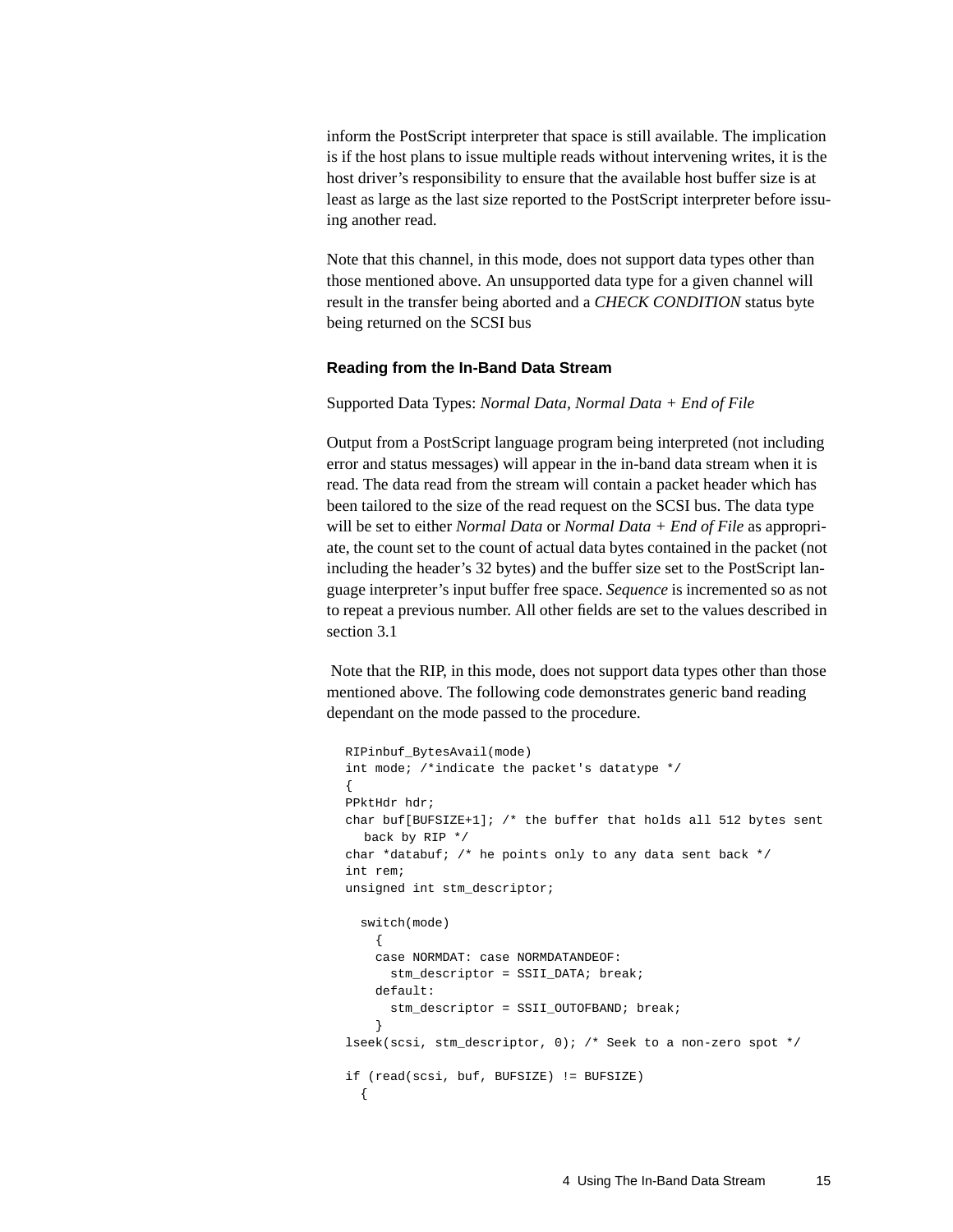```
 fprintf(stderr, " in RIPinbuf_BytesAvail, BUFSIZE=%d\n ",BUF-
  SIZE);
    perror(" read error ");
    ResetTTY();
    kill(cpid, SIGTERM);
    exit(0); /* he's still around somewhere */
   }
hdr = (PktHdr *) &buf[0]; /* Coerce into a packet header */
databuf = (char *) &buf[HEADERLEN];
databuf[BUFSIZE-HEADERLEN+1] = '\0';if (hdr->DataType == NORMDATANDEOF)
  {
     fprintf(stderr, "\n\rlistener got EOT\n\r");
    isEOF = 1;
     fflush(stderr);
 }
return(hdr->BufSize);
}
```
### **5 Using The Out-Of-Band Stream**

The data stream at address 0x1010 handles all out-of-band data (for example error messages, status messages and interrupts). Currently there is no out-ofband data, although there is an *interrupt* command, defined going from the host to the RIP. If it is used in the future it will be subject to the same constraints and conditions as in-band data described above. See appendix A for code listings that demonstrate how to determine the size of the current buffer as well as writing to the appropriate stream.

#### **5.1 Writing to the Out Of Band Stream**

Supported Data Types: *Interrupt*

The write side of the out-of-band stream is used for sending signals to the interpreter. Currently only the interrupt signal is defined for the out-of-band stream. This signal is equivalent to a Control-C on a traditional RS-232 channel. It can be sent by creating a packet header with the data type set to Interrupt, the count set to zero and the buffer size set to the size of the sender's currently available status/error message buffer space. This packet header should be padded out to 512 bytes with zeros and written to the SCSI bus at the appropriate Logical Block Address. Signals sent in this manner will immediately affect the state of the interpreter even if the in-band data stream buffers are full. Note that this channel in this mode does not support data types other than those mentioned above. An unsupported data type for a given channel will result in the transfer being aborted and a *CHECK CONDI-TION* status byte being returned on the SCSI bus.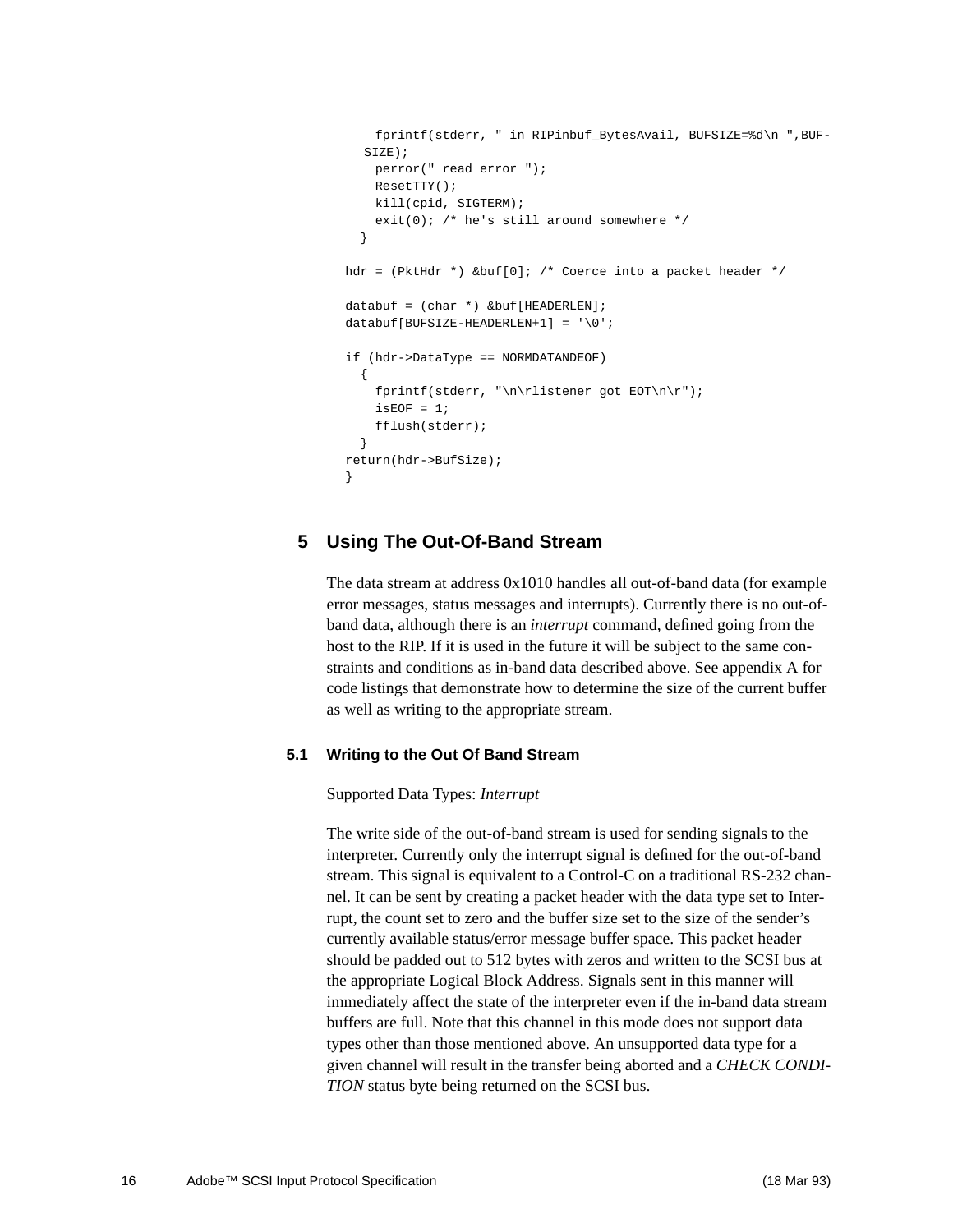The following procedure is a generic procedure that writes a character to the RIP. It is used in interactive mode to determine the type of transaction with the RIP. The transaction is dependant on the first character of the buffer string.

```
Send(c)
char c;
{
  int i;
  char buf[BUFSIZE];
  int mode;
  switch(c)
    {
    case CTRL_C:
      mode = INTERRUPT;
      WriteSCSIStm(scsi, &ThePacket, 0, mode);
      break;
    case CTRL_D:
      mode = NORMDATANDEOF;
     ThePacket.data[0] = ci WriteSCSIStm(scsi, &ThePacket, 0, mode);
      break;
     case CTRL_T:
       /* Send a signal to the child process requesting status */
      kill(cpid, SIGUSR1);
      break;
     default:
      mode = NORMDAT;
      ThePacket.data[0] = ci WriteSCSIStm(scsi, &ThePacket, 1, mode);
       break;
     }
}
```
#### **Reading from the Out Of Band Stream**

Supported Data Types: *Status, Error Info*

Error messages and status output from a PostScript language program being interpreted can be read from the *out-of-band* stream; what constitutes an error message is dependent on the implementation. Reading from the *out-of-band* stream when there are no pending error messages will return the interpreter's status string (a service traditionally provided by Control-T on an RS-232 channel). The data type will be set to either *Status* or *Error Info* as appropriate. The count will be set to the count of actual data bytes contained in the packet (not including the header's 32 bytes) and the buffer size set to the PostScript interpreter's input buffer free space. The *Error Info* data type has a higher priority than the *Status* data type, therefore, pending error messages at the interpreter will cause the data type to be *Error Info* and the data to contain the error messages. Note that status cannot be specifically requested but is returned as a result of there being no more error messages. All reserved fields are undefined. The data directly follows the packet header and is padded out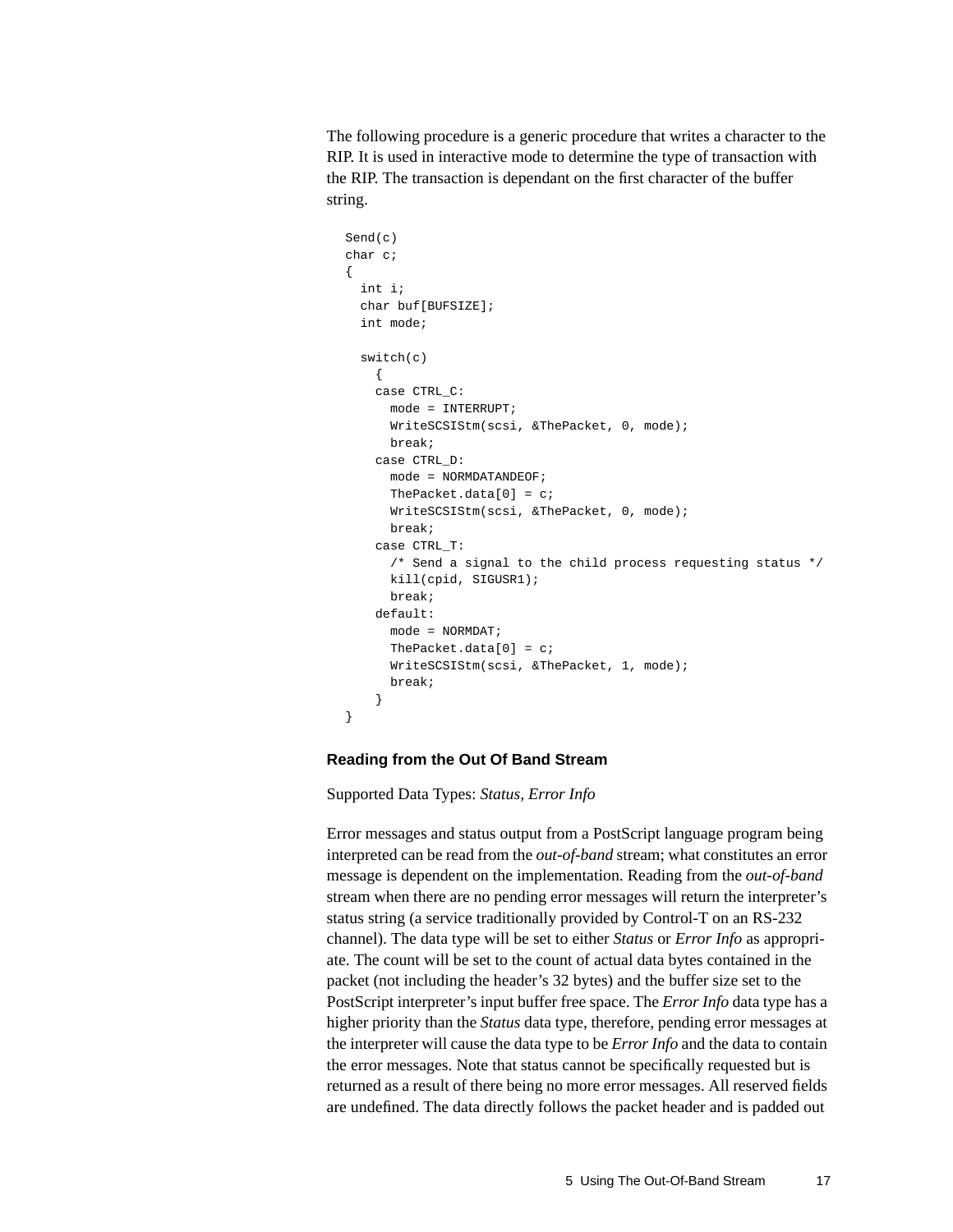with zeros so that the header bytes plus the data bytes plus the padding add up to the requested number of sectors multiplied by 512 bytes. Note that this channel, in this mode, does not support data types other than those mentioned above. The following is an example of a procedure that reads from the out-ofband stream. ChkRIPStatus() is called at fixed intervals by a child process. It performs a read on the out-of-band stream.

```
extern int errno;
char statusbuf[BUFSIZE];
ChkRIPStatus()
{
  PPktHdr hdr;
  char buf[BUFSIZE+1]; /* the buffer that holds all 512 bytes sent
 back by RIP */
  char *databuf;
  int status_len;
   /* Seek to address corresponding to out-of-band stream*/
   lseek(scsi, SSII_OUTOFBAND, 0);
   /* Read the out-of-band stream */
   if (read(scsi, buf, BUFSIZE) != BUFSIZE) {
   if (errno == EINTR) \{ /* We were interrupted by a status re-
  quest */
      fprintf(stderr, "Out-of-band data stream access interrupted
  by parent process\n\r");
      errno = 0;
      return;
     }
     else {
      perror(" read error in ChkRIPStatus ");
      ResetTTY();
      exit(0);
     }
   }
hdr = (PktHdr *) &buf[0]; /*Coerce buf into a packet header */
 databuf = (char *) & but[HEADERLEN];databuf[BUFSIZE-HEADERLEN+1] = '\0';strcpy(statusbuf, databuf); /* Copy databuf to statusbuf */
}
```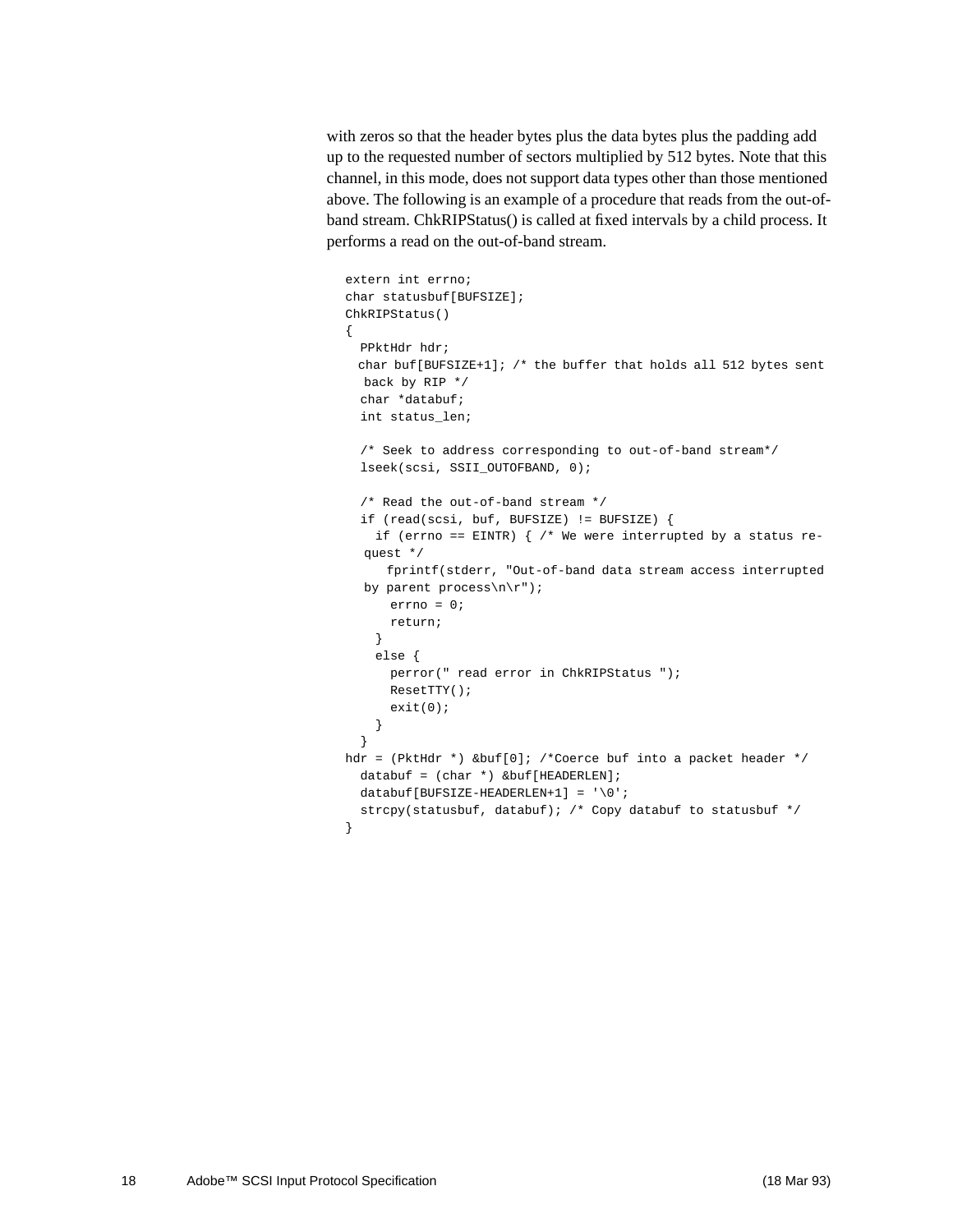# **Appendix: A - SCSIPS Host Program**

### **Applications for a Unix Host**

The following programs are used to build Interface and scsips, two programs that demonstrate the use of the SCSI bus. Segments of these programs were used in the body of the specification to demonstrate various aspects of the protocol. There is disk associated with this specification that contains the following code as well as the makefile to build the applications.

```
/* getargs.c
% Copyright (C) 1990-1993 Adobe Systems Incorporated. All rights reserved
%
% This file may be freely copied and redistributed as long as:
% 1) This entire notice continues to be included in the file,
% 2) If the file has been modified in any way, a notice of such
      modification is conspicuously indicated.
%
% PostScript, Display PostScript, and Adobe are registered trademarks of
% Adobe Systems Incorporated.
%
% ************************************************************************
% THE INFORMATION BELOW IS FURNISHED AS IS, IS SUBJECT TO CHANGE WITHOUT
% NOTICE, AND SHOULD NOT BE CONSTRUED AS A COMMITMENT BY ADOBE SYSTEMS
% INCORPORATED. ADOBE SYSTEMS INCORPORATED ASSUMES NO RESPONSIBILITY OR
% LIABILITY FOR ANY ERRORS OR INACCURACIES, MAKES NO WARRANTY OF ANY
% KIND (EXPRESS, IMPLIED OR STATUTORY) WITH RESPECT TO THIS INFORMATION,
% AND EXPRESSLY DISCLAIMS ANY AND ALL WARRANTIES OF MERCHANTABILITY,
% FITNESS FOR PARTICULAR PURPOSES AND NONINFINGEMENT OF THIRD PARTY RIGHTS.
% ************************************************************************
0/2*/
#include <stdio.h>
/*
** Stuffs one command line argument per invocation
** in the array of chars 'line'; returns EOF
** when it's at the end of it's rope
*/
getarg(index, linegth, argc, argv)
int index,/* Index of command line entry to return */
    length,/* Length of 'line' */
    argc;/* Number of command line arguments */
```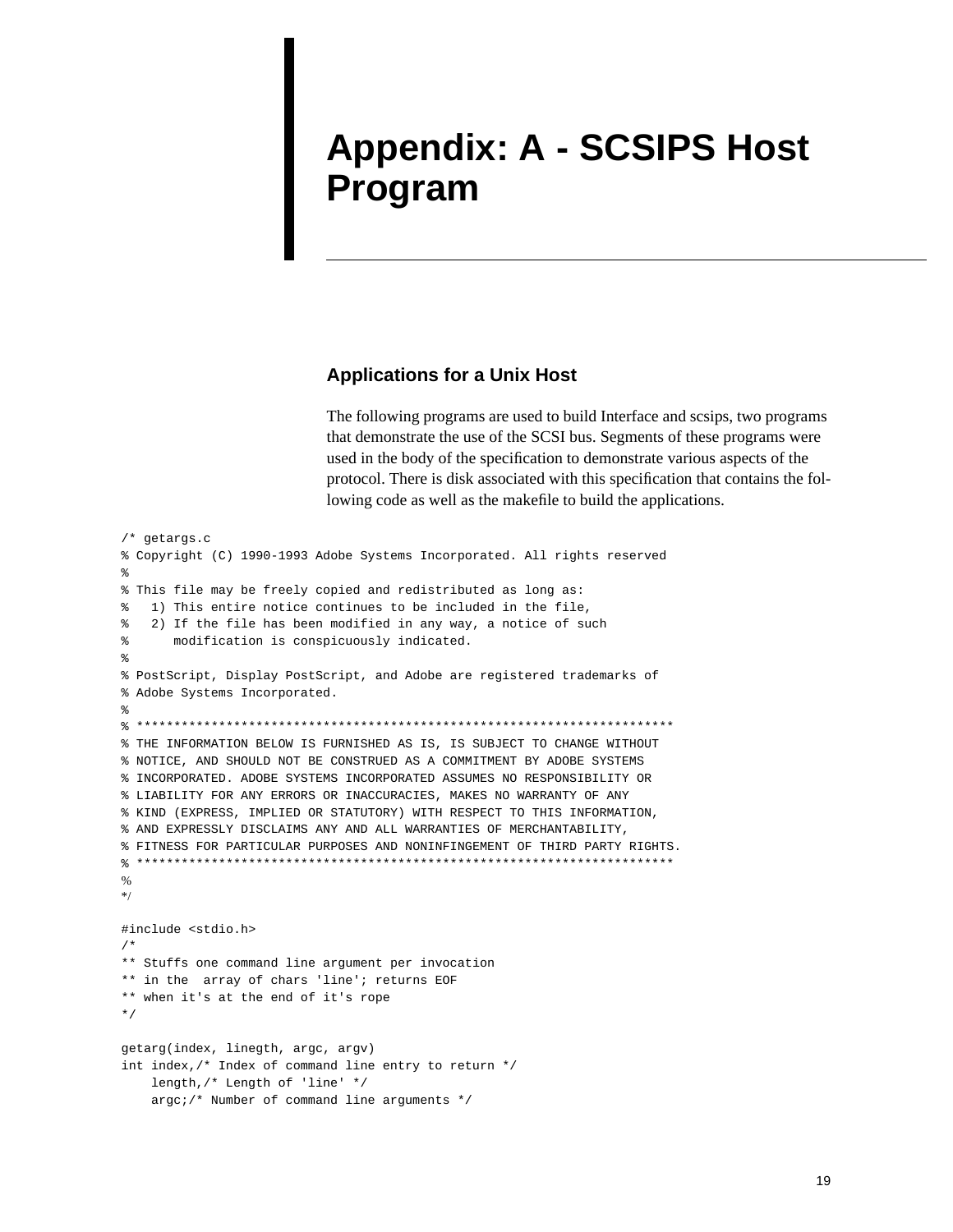```
char *line,/* Array in which to stuff comm line arg */
      *argv[]; /* array of comm line elements */
{
  int i = 0;
 if (index >= \arg c || length == 0) return EOF;
/* printf("getarg: length = d\n\pi, length);*/
  do {
    line[i] = argv[index][i++);
/* printf("getarg: index = d, i = d, line[d] = c \n\rightharpoonup c, index, i-1, i-1,
               line[i-1]); */
  \} while ((line[i-1] != '\0') && (i < length));
  return 0;
}
/* interface.c
Scsi stream protocol interface for scsips.c
*/
#include <stdio.h>
#include <signal.h>
#include <string.h>
#include <errno.h>
#include "scsips.h"
#include "packet.h"
extern done;
extern int inSend, inChk;
extern int raw mode;
extern int scsi; \frac{1}{2} /* file descriptor pointing at scsi device */
extern int cpid; /* the child process id*/
unsigned int in_band_read, out_band_read; in_band_write,
    out_band_write;
BadLseek() { ResetTTY(); fprintf(stderr, "Bad lseek address!\n"); kill(cpid, SIGTERM); exit (-
  1); }
#define BIGENDIAN 1
/*
 * WriteSCSIStm() sends data down to the scsiinput channel. It makes sure
  * that there is space available in the RIP's input buffers before calling
  * "write".
  */
union longchar {
  unsigned long l;
  unsigned char c[4];
};
unsigned long unflip(val)
unsigned long val;
{
     struct longchar lc;
   lc.c[0] = val >> 24;lc.c[1] = val >> 16;lc.c[2] = val >> 8;lc.c[3] = val;
```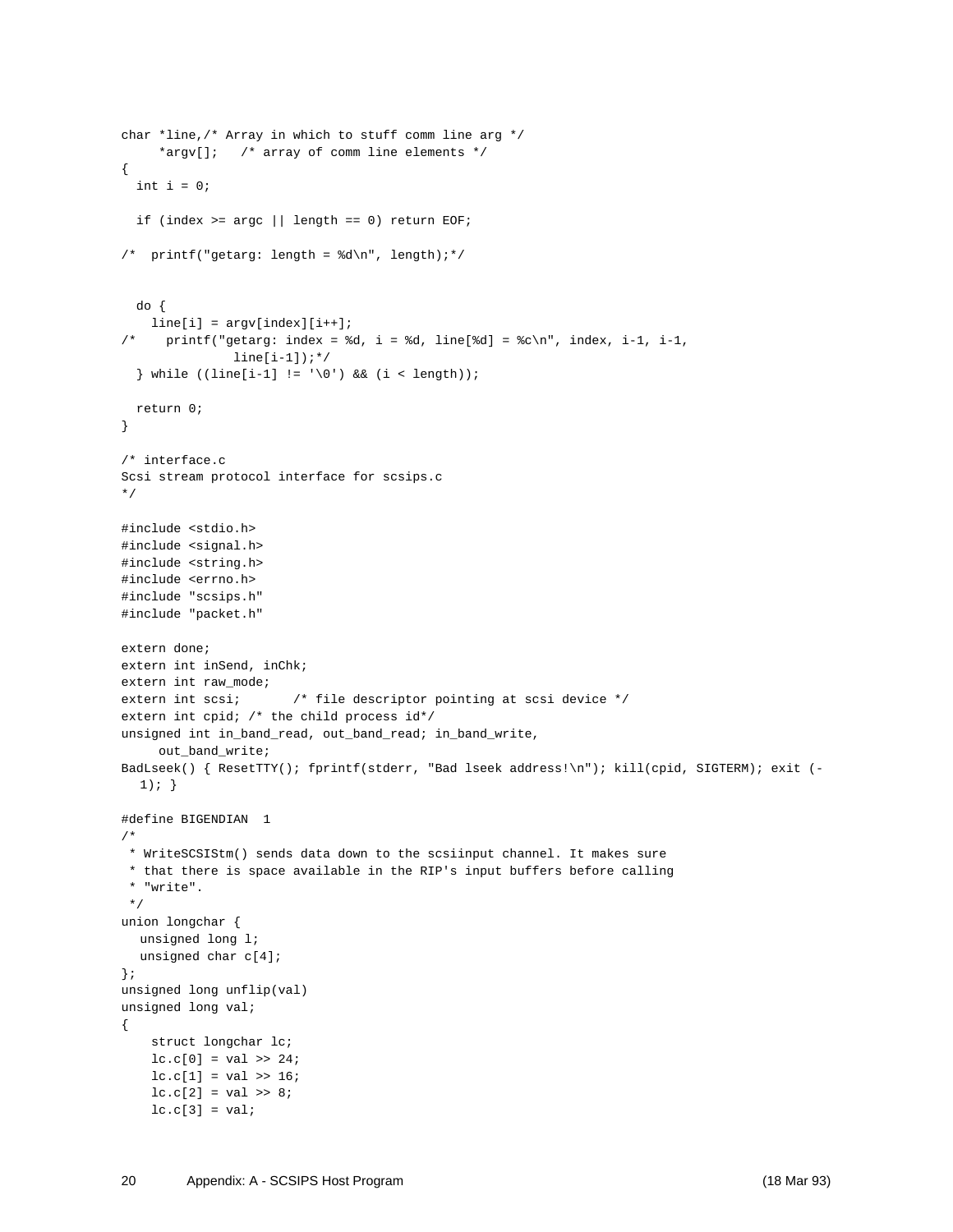```
 return (lc.l);
}
unsigned long flip(val)
ufprintf(stderr, "Trying to send down an undefined stream\n");
     ResetTTY();
    kill(cpid, SIGTERM);
    exit(0); }
  pkthdr->Count = nbytes;
  pkthdr->BufSize = 512;
  pkthdr->Sequence = 0;/*(stm_descriptor == SSII_DATA)
     ? in_band_write++ : out_band_write++;*/
  ZapEmptyFlds(pkthdr);
#if BIGENDIAN
/* fix up fields for the big-ender we're going to. */
  pkthdr->DataType = flip(pkthdr->DataType);
  pkthdr->Count = flip(pkthdr->Count);
  pkthdr->BufSize = flip(pkthdr->BufSize);
  pkthdr->Sequence = flip(pkthdr->Sequence);
#endif
  if (!(stm_descriptor == SSII_DATA || stm_descriptor == SSII_OUTOFBAND)) BadLseek();
  lseek(scsi, stm_descriptor, 0); /* Seek to the right spot */
  totalbytes = nbytes + HEADERLEN;
 ThisBuf = (totalbytes % BUFSIZE == 0) ?
     totalbytes : ((totalbytes/BUFSIZE) + 1) * BUFSIZE;
  if((retval = write(fd, but, ThisBut)) := ThisBut)\{ ResetTTY();
       if (inSend) fprintf(stderr, "In send\n");
        else if (inChk) fprintf(stderr, "In Chk_inband\n");
       fprintf(stderr, " 'write' mistakenly wrote %d bytes, instead of %d bytes\n", retval,
  ThisBuf);
       if (inSend) fprintf(stderr, "In send\n");
       else if (inChk) fprintf(stderr, "In Chk_inband\n");
       perror(" write error"); fflush(stderr);
       kill(cpid, SIGTERM);
      exit(0); }else
  return (retval);
}
extern int deafflag;
/*
 * RIPinbuf_BytesAvail() polls the RIP for the number of bytes available
 * in the RIP's input buffer, and returns this value.
 * For performance reasons, it makes more sense to keep grabbing data as
  * long as data is available than to grab only one packets worth at at time.
 */
RIPinbuf_BytesAvail(mode)
int mode; /*indicate the packet's datatype */
{
PPktHdr hdr;
char buf[BUFSIZE+1]; /* the buffer that holds all 512 bytes sent back by RIP */
char *databuf; /* he points only to any data sent back */
```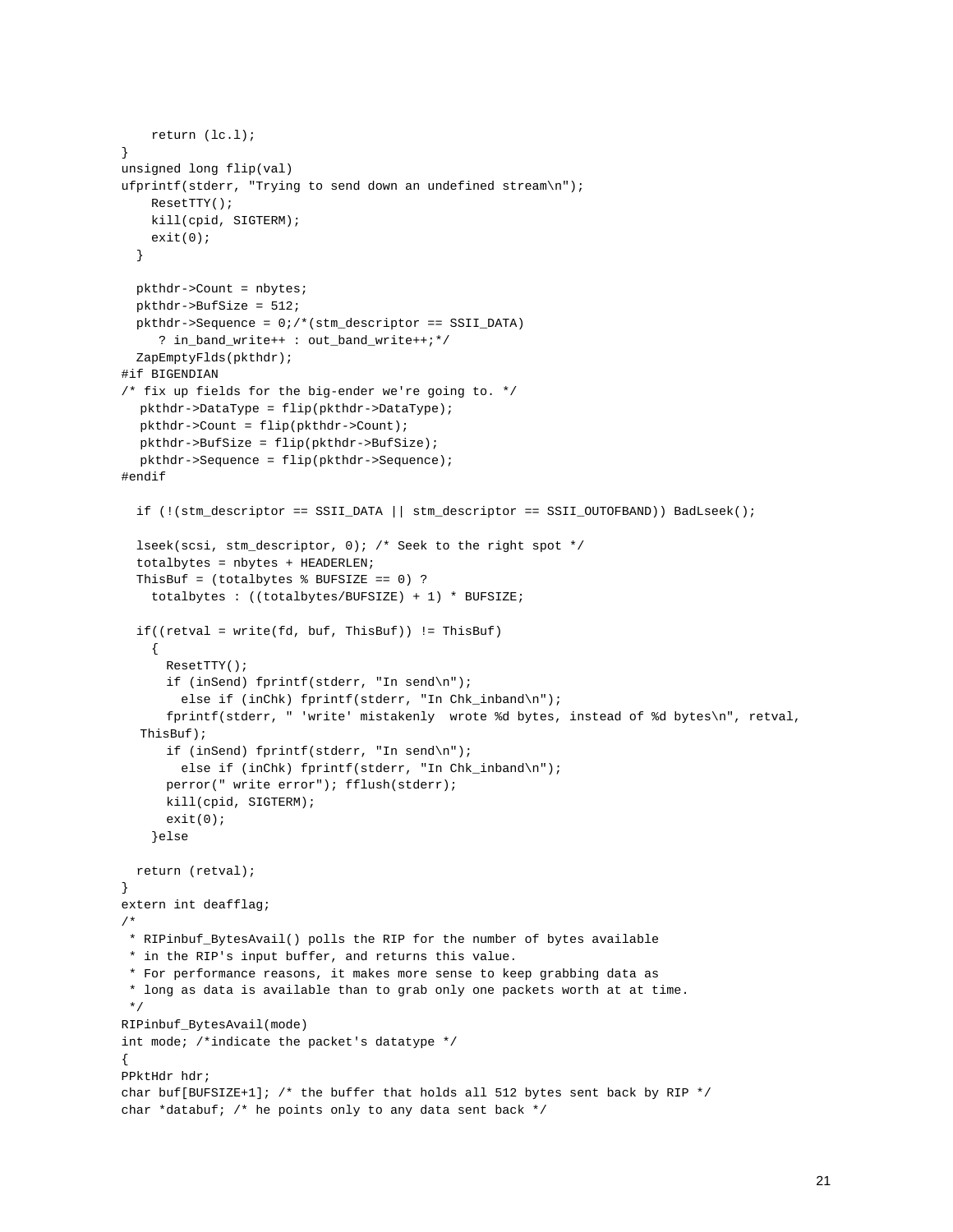```
int rem;
unsigned int stm_descriptor;
   switch(mode)
     {
     case NORMDAT: case NORMDATANDEOF:
       stm_descriptor = SSII_DATA; break;
     default:
     stm descriptor = SSII OUTOFBAND; break;
     }
if (!(stm_descriptor == SSII_DATA || stm_descriptor == SSII_OUTOFBAND)) BadLseek();
do{
lseek(scsi, stm_descriptor, 0); /* Seek to a non-zero spot */
if (read(scsi, buf, BUFSIZE) != BUFSIZE)
   {
  fprintf(stderr, " in RIPinbuf_BytesAvail, BUFSIZE=%d\n ",BUFSIZE);
    perror(" read error");
    ResetTTY();
    kill(cpid, SIGTERM);
    exit(0); /* he's still around somewhere */ }
hdr = (PktHdr *) &buf[0]; /* Coerce into a packet header */
databuf = (char *) &buf[HEADERLEN];
databuf[BUFSIZE-HEADERLEN+1] = \sqrt{0};
#if BIGENDIAN
  hdr->DataType = unflip(hdr->DataType);
  hdr->BufSize = unflip(hdr->BufSize);
  hdr->Count = unflip(hdr->Count);
  hdr->Sequence = unflip(hdr->Sequence);
#endif
/* if(hdr->Sequence == in_band_read)
  fprintf(stderr, "seq: %d", hdr->Sequence);*/
if (raw_mode)
   {
    DsplyWithCR(databuf);
   }
else /* called from onalarmcooked() */
   {
    fwrite(databuf, 1, hdr->Count, stdout);
    fflush(stdout);
   }
if (hdr->DataType == NORMDATANDEOF)
   {
  fprintf(stderr, "\n\rlistener got EOT\n\r");
   done = 1;
     fflush(stderr);
   }
}while ((hdr->Count == (BUFSIZE-HEADERLEN)) && (mode == NORMDAT));
return(hdr->BufSize);
}
```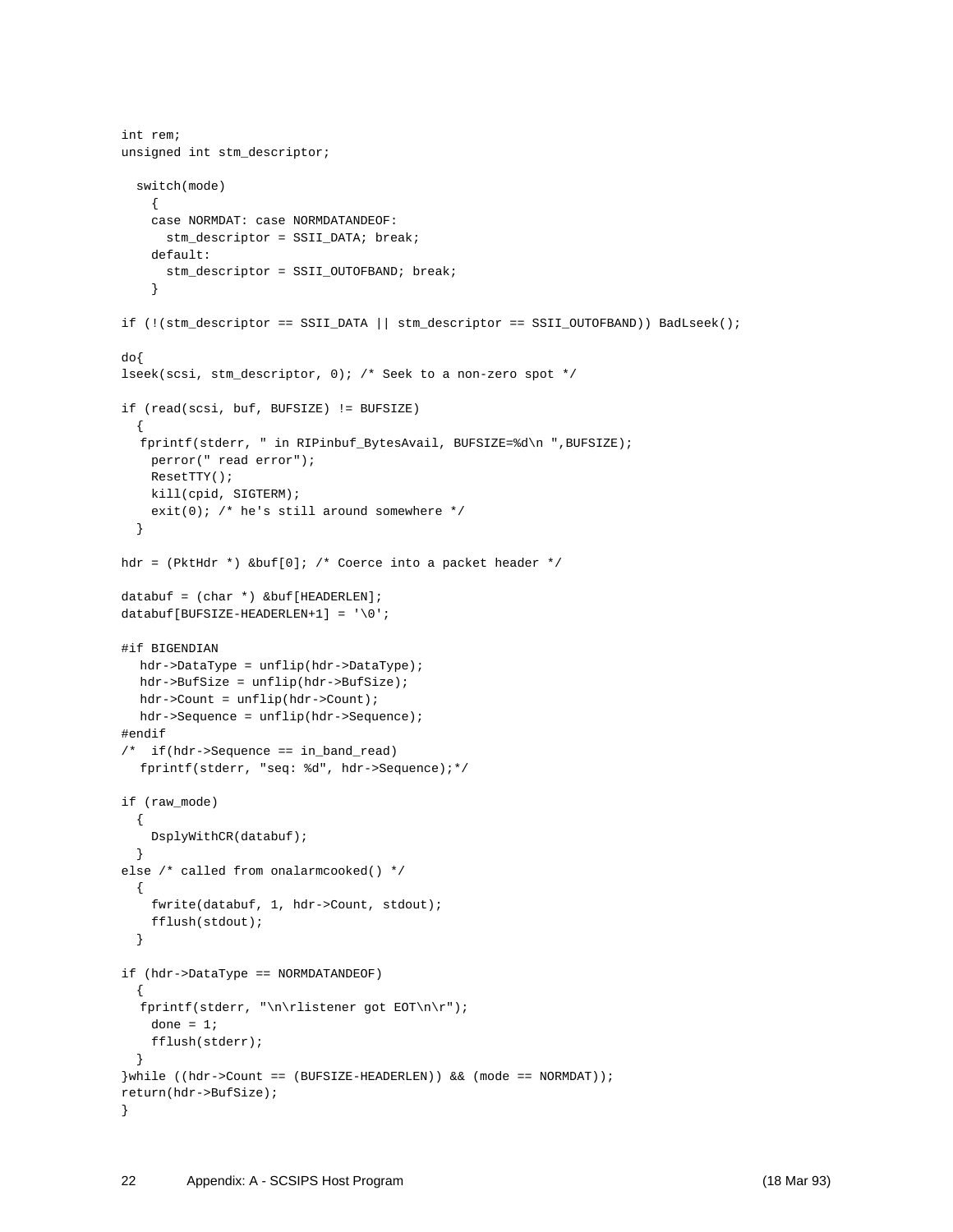```
 * ChkRIPStatus() is called at fixed intervals by a child process.
 * It performs a read on the out-of-band stream, and checks the type
 * of the returned packet. If the returned packet is a status packet,
  * a global status string is updated. If the returned packet is
  * an error packet, the error msg is displayed immediately, and the
  * status message is updated as well.
 */
extern int errno;
char statusbuf[BUFSIZE];
ChkRIPStatus()
{
  PPktHdr hdr;
  int readval;
  char buf[BUFSIZE+1]; /* the buffer that holds all 512 bytes
          sent back by RIP */
  char *databuf;
  extern int deafflag;
   /* Seek to address corresponding to out-of-band stream*/
  if(lseek(scsi, SSII_OUTOFBAND, 0)<0) {
       if (inSend) fprintf(stderr, "In send\n"); else if (inChk) fprintf(stderr, "In Chk_in-
  band\n\cdot");
    perror(" Bad lseek ");
    ResetTTY();
   exit(1); }
   /* Read the out-of-band stream */
  if ((readval=read(scsi, buf, BUFSIZE)) != BUFSIZE) {
    if (errno == EINTR) { /* We were interrupted by a status request */ fprintf(stderr, "Out-of-band data stream access interrupted by parent process\n\r");
       errno = 0;
      return;
     }
     else {
       fprintf(stderr, "readval=%d\n", readval);
       perror(" THIS read error ");
       if (inSend) fprintf(stderr, "In send\n"); else if (inChk) fprintf(stderr, "In Chk_in-
  band\n");
      ResetTTY();
       exit(0);
    }
 }
 hdr = (PktHdr *) &buf[0]; /* Coerce this guy into a packet header */
#if BIGENDIAN
        hdr->DataType = unflip(hdr->DataType);
        hdr->BufSize = unflip(hdr->BufSize);
        hdr->Count = unflip(hdr->Count);
         hdr->Sequence = unflip( hdr->Sequence);
#endif
 databuf = (char *) &buf[HEADERLEN];
 databuf[BUFSIZE-HEADERLEN+1] = '\0';strcpy(statusbuf, databuf); /* Copy databuf to statusbuf */
  if(hdr->Sequence == out_band_read)
  fprintf(stderr, "Sequence now supported-outband\n");
  if (hdr->DataType == ERRORINFO) {
```
/\*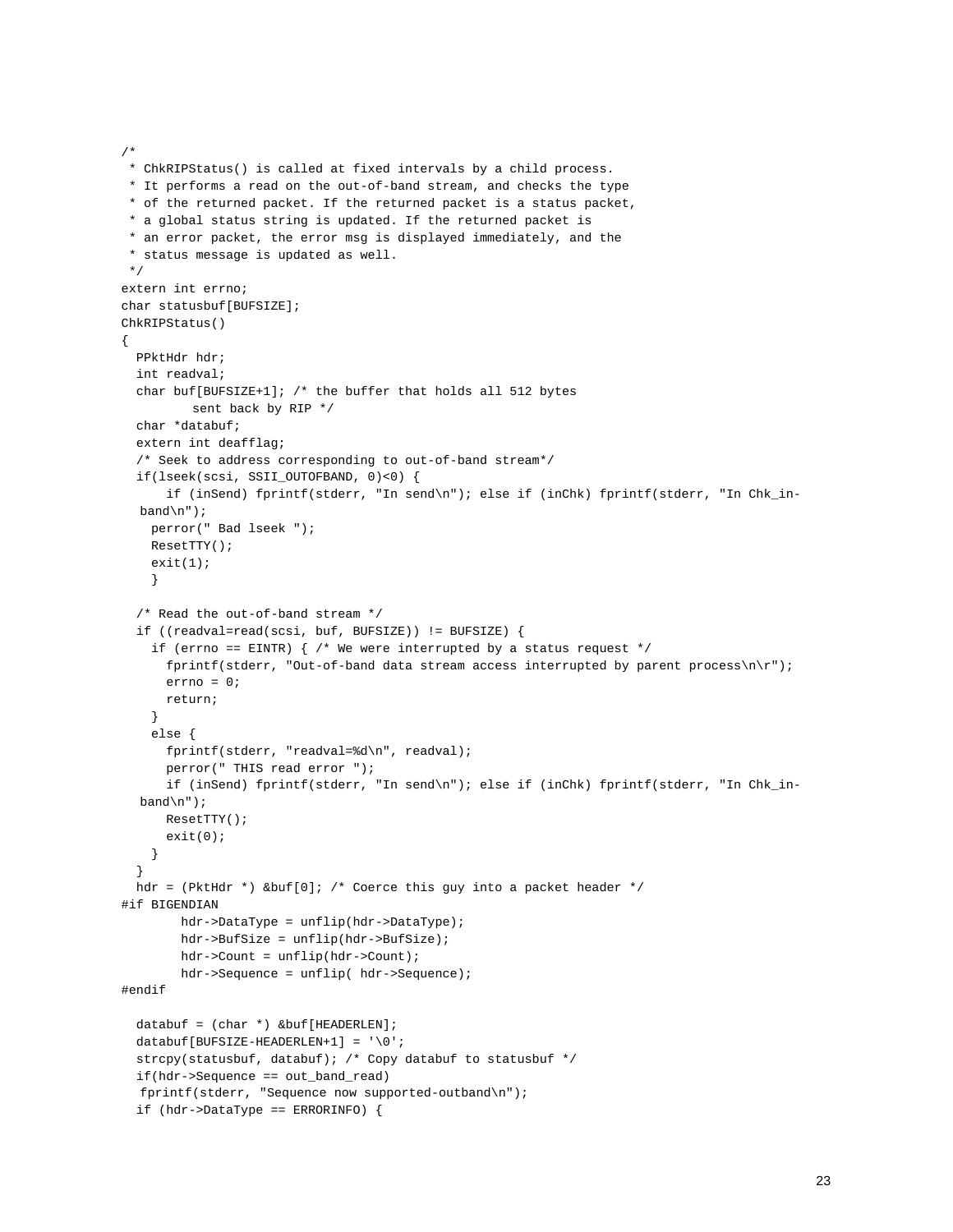```
 if (raw_mode) DsplyWithCR(statusbuf);
     else {
       fprintf(stderr, "%s", statusbuf);
       fflush(stderr);
     }
   }
}
/* scsips.c
Utility for sending jobs to, or entering PostScript interactive mode with RIP.
Currently set up so that X will be printed to stdout b/w packets. This
makes the task of verifying that the PS flush operator is forcing the flush
behavior required to make Mac applications feeding PS to the rip over scsi
work. See the SHOW_FLUSH #define in interface.c.
*/
#include <stdio.h>
#include <signal.h>
#include <string.h>
#include <setjmp.h>
#include "scsips.h"
#include "packet.h"
#define LINESIZE 64
#define BIGENDIAN 0
#if BIGENDIAN
#define SCSIPORT "/dev/rrz1c"
#define BREAKTIME .1
#define usleep sleep
#else
#define SCSIPORT "/dev/rsd2c"
#define BREAKTIME 100000
#endif
char *progname;
int done, almostdone; /* Flag set by GetRIPinbuf forblemumble*/
int scsi; /* fid for the scsi port */
int cpid; /* child processes id numbers*/
int spawned_child; /* flag indicating whether you've already spun off the
            process for monitoring output from the RIP */
int doingfiles;
extern char statusbuf[BUFSIZE];
char *usage = "[-i -b -s -g -t] [file ...]";
static Pkt ThePacket;
extern unsigned int in_band_read, in_band_write,
    out_band_read, out_band_write;
/* Debugging flags */
int debug;
int glenflag, deafflag, separate_data, ttyflag, exper;
int inChk;
int inSend;
int badsend;
main(argc, argv)
int argc;
char *argv[];
{
```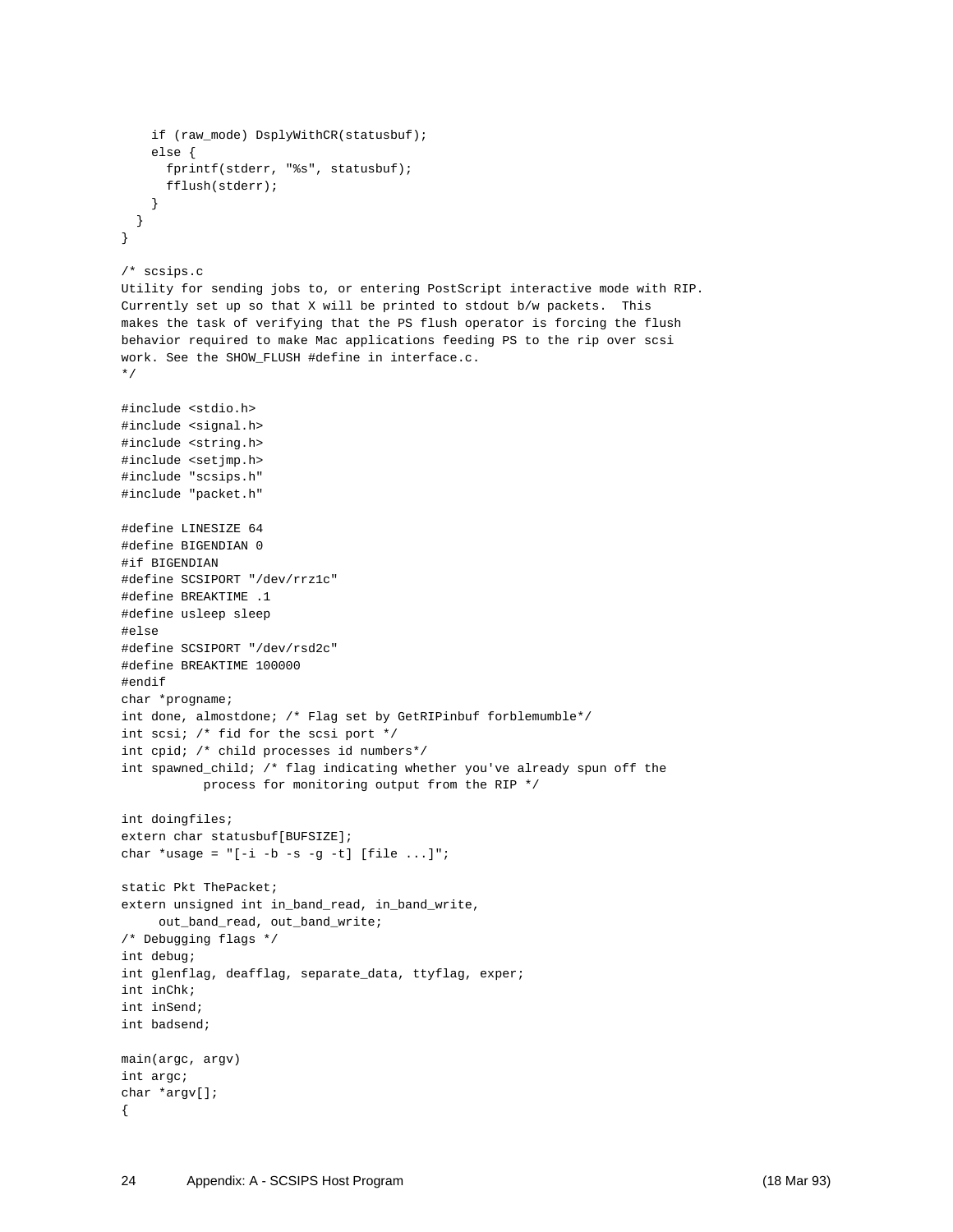```
 int f1;
  char line[LINESIZE];
  int i, gointeractive, x, y;
  FILE *fopen();
  char *thePort;
  void download();
  extern onintr();
 progname = \text{argv}[0];
  i= done= gointeractive=0;
   /* Assert debug mode */
 debug = 0;in band read = in band write = 1;
   out_band_read = out_band_write = 1;
   /* open the scsi port in rw mode */
 if ((\text{scsi} = \text{open}(\text{SCSIPORT}, 2)) == -1) {
       fprintf(stderr, "can't open %s for read/write", thePort);
      exit(1); }
   while (getarg(++i, line, LINESIZE, argc, argv) != EOF)
     {
       if (!doingfiles) /* Still processing command line flags. */
  {
    if (line[0] == '-') /* command line switch */ {
         switch(line[1])
     {
         case 'g':/* always send 15328 bytes */
          glenflag = 1; break;
         case 't':
         ttyflag = 1i/* getarg(++i, line, LINESIZE, argc, argv);*/
#if 0
       strcpy(mybuf, line[2]);
  printf("%s %s\n", line[0],mybuf);
       thePort = mybuf;
#endif
       break;
         case 's':/* separate data from eof pkt */
          separate_data = 1; break;
         case 'd':/* debug channel */
           debug = 1; break;
         case 'h':/* don't listen to back channel */
           deafflag = 1; break;
  case 'i': /* interactive mode */
     gointeractive = 1; break;
  case 'X':/* Send big bunch of EOFs, then a string */ exper = 1;
     break;
  case 'b':/* bad method of sending--sends half */
    badsend = 1;
     break;
  default:
     fprintf(stderr, "Usage: %s\n", usage);
```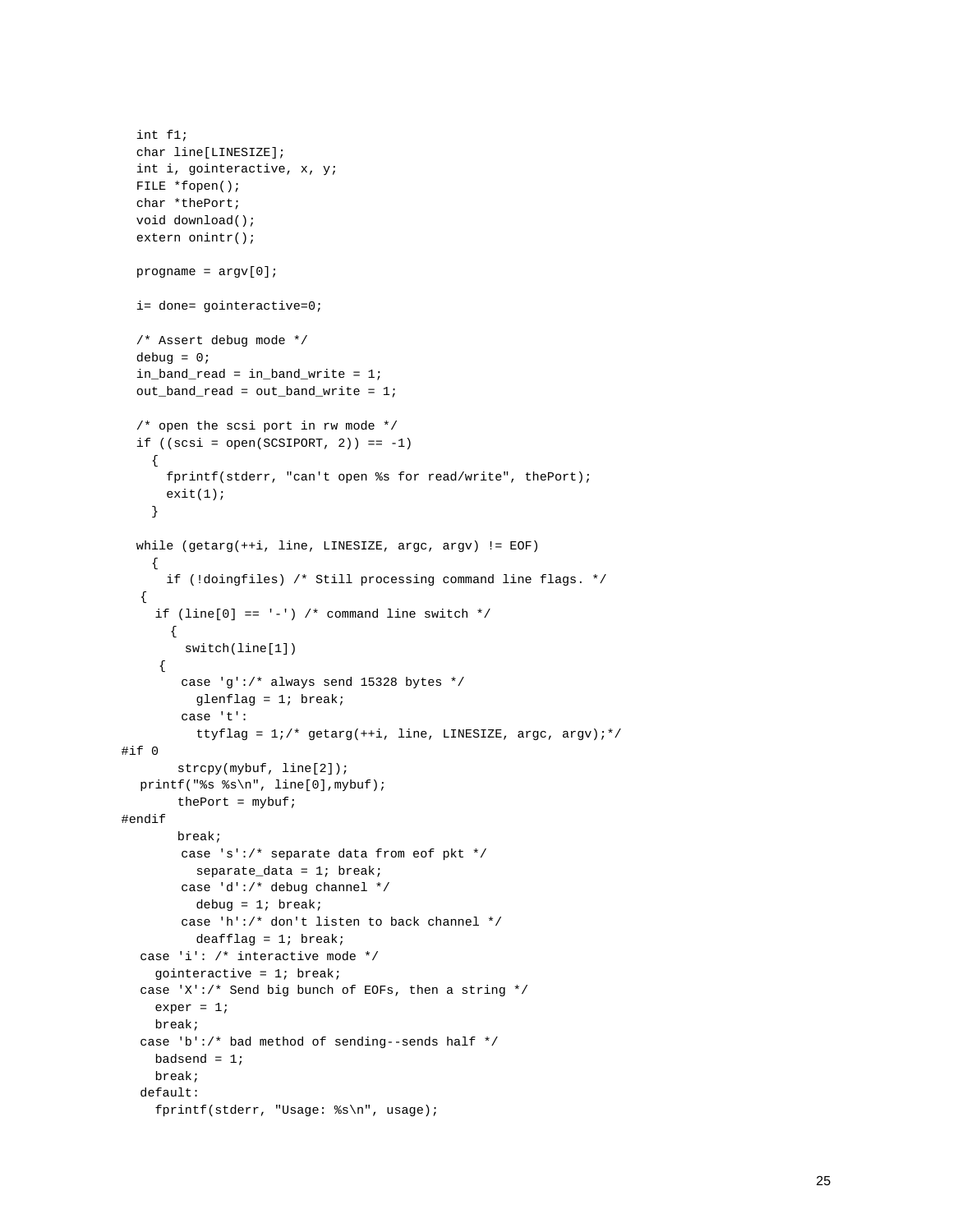```
exit(1); break;
  }
       }
     else /* filename */
       {
         doingfiles = 1;
       }
  }
       if (doingfiles) /* Download files */
  {
    if (line[0] == '-') /* Not accepting flags; only filenames */
       {
         fprintf(stderr, "Usage: %s\n", usage);
        exit(1); }
     /* open up the file to be sent down */
    if ((f1 = open(line, 0)) == -1) {
         fprintf(stderr, "\n\rcan't open %s\n\r", line);
        exit(1); }
     fprintf(stderr, "\n\rsending %s\n\r", line);
     download(f1);
  }
  if(exper){
     /* send a bunch of EOF packets */
     /* then send a string followed by 1 eof pkt */
  }
    }
   /* Sending stdin? */
   if (!gointeractive && !doingfiles)
    {
      fprintf(stderr, "\n\rsending stdin\n\r");
      download(fileno(stdin));
     }
  if(exper){
#if 0
int bytesavailable;
         bytesavailable = RIPinbuf_BytesAvail(NORMDAT);
         fprintf(stderr, " #%d# ", bytesavailable);
         bytesavailable = RIPinbuf_BytesAvail(PKTSTATUS);
         fprintf(stderr, " #%d# ", bytesavailable);
#endif
    doexper();
  }
   /* Now that any files to be sent are there, see if you need to go
     interactive */
#if 1
    x = RIPinbuf_BytesAvail(PKTSTATUS);
  y = RIPinbuf_BytesAvail(NORMDAT);
  if(x := y) printf("x = %d, y = %d\n", x, y);#endif
   if (gointeractive)
     {
       /* FIRST: Put the tty into raw mode */
```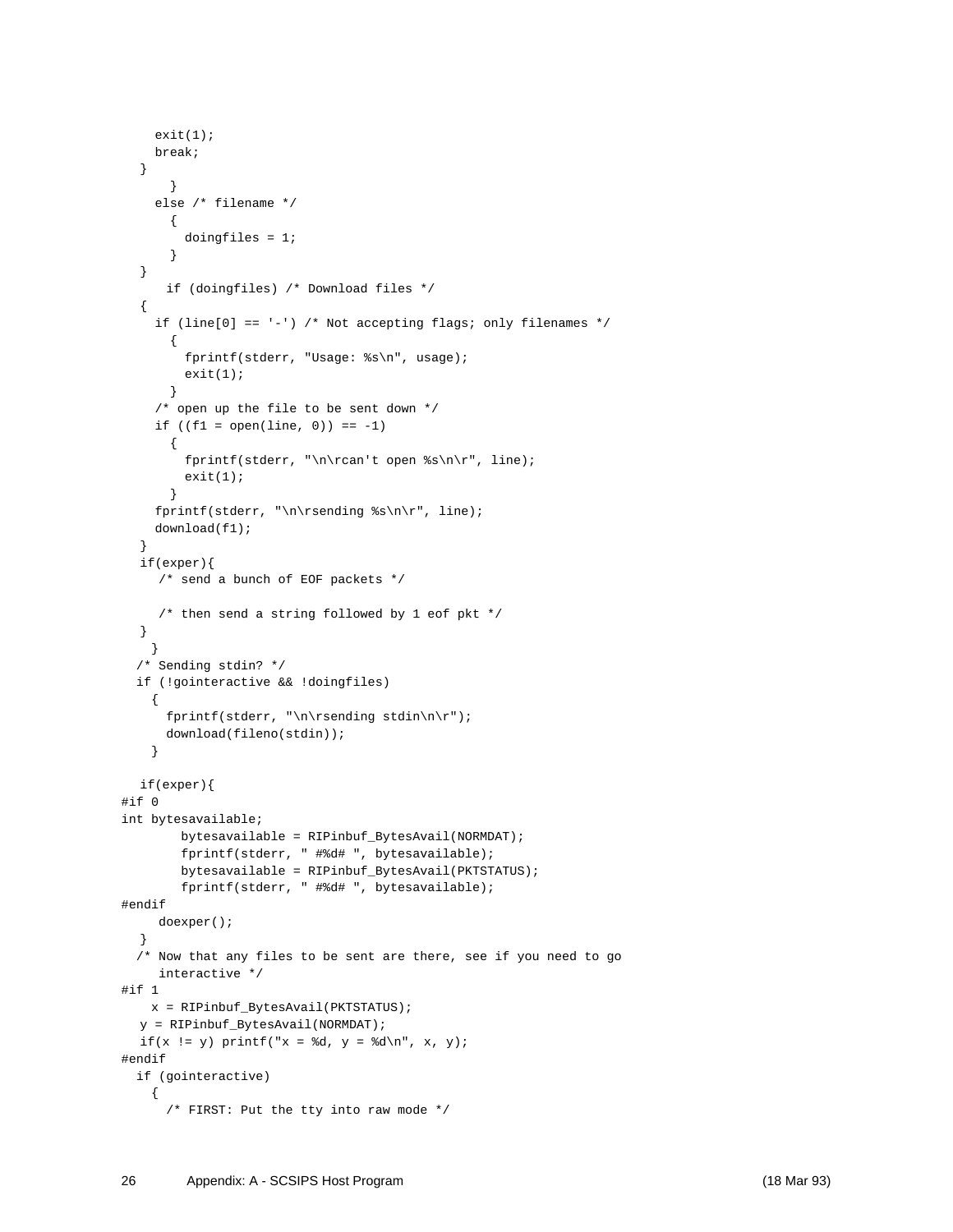```
 if(!ttyflag)
     InitTTY();
       /*re-map signals to restore tty settings if process is zapped */
       signal(SIGUSR1, SIG_IGN); /* Just ignore this signal if it's sent
              to yourself */
       if (signal(SIGINT, SIG_IGN) != SIG_IGN)
  signal(SIGINT, onintr);
       if (signal(SIGQUIT, SIG_IGN) != SIG_IGN)
  signal(SIGQUIT, onintr);
       if (signal(SIGKILL, SIG_IGN) != SIG_IGN)
  signal(SIGKILL, onintr);
/* if(!deafflag){*/
     if ((\text{cpid=fork})) == 0)Get_RIP_data(); /* The Kid */
       /* FINALLY: do it! */
       interact();
     }
   else /* Finish up */
     {
/* keep reading data fed by the RIP, until we receive the EOF */ while(!done) {
     usleep(BREAKTIME);
     RIPinbuf_BytesAvail(NORMDAT);
  }
    Chk inbandstm();
      fflush(stderr);
       exit(0);
     }
}
doexper()
{
  register int mode, i;
#if 0
  for(i = 0:i < 400:i++){
  Chk_inbandstm();
      WriteSCSIStm(scsi, &ThePacket, 0, NORMDATANDEOF);
  }
#endif
  i = 0x65;mode = NORMDAT;
      ThePacket.data[0] = i;
       WriteSCSIStm(scsi, &ThePacket, 1, mode);
}
interact() /* Driver for interactive mode over scsi */
{
  int c;
  int exitstate, carryover;
   int i;
   fprintf(stderr, "Going interactive... !<ESC> to exit.\n\r");
   exitstate = carryover = 0;
   while(1)
     {
```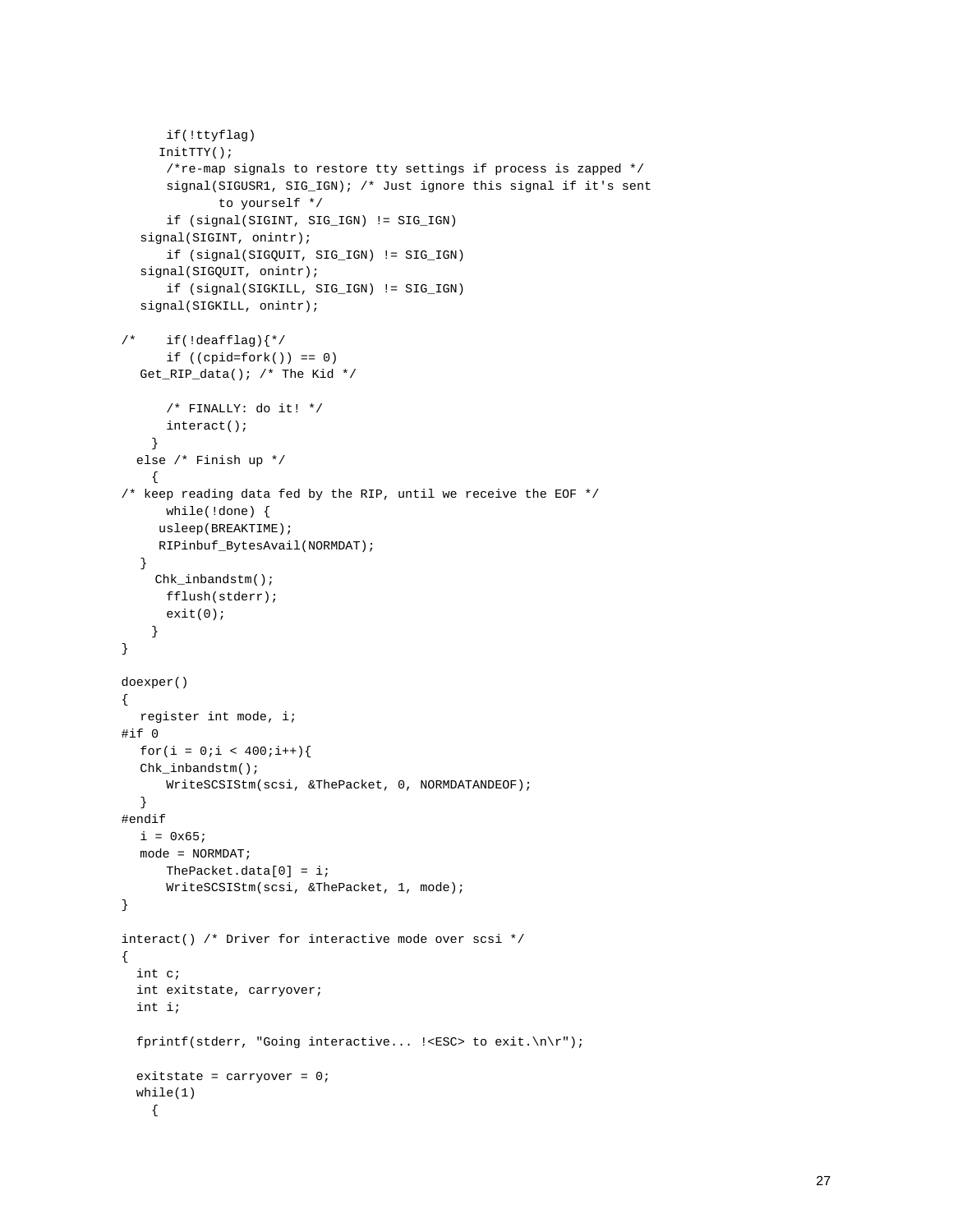```
 c=getchar();
       if (exitstate)
  {
    if (c == ESC) {
        fprintf(stderr, "%c%c", '\n','\r');
         if(!ttyflag)
       ResetTTY();
         kill(cpid, SIGTERM);
         exit(0);
       }
  }
       switch(c)
  {
  case '!': /* To leave interactive mode, type "!<escape>" */
     if (exitstate == 1)
       {
         exitstate = 0;
        carryover = 1; /* got 2 "!"s in a row; signal that...*/
       }
     else
       { /* Just saw a "!" */
         exitstate = 1;
       }
     break;
  default: /* Regular character to be sent to printer */
     if (carryover == 1)
       {
        carryover = 0; /* reset flag */
         Send('!');
       }
     Send(c);
/* fprintf(stderr, || \cdot ||); fflush(stderr);*/
     break;
  }
     }
}
int raw_mode;
Get_RIP_data()
{
  int onalarm();
  extern int dsply_status();
 raw_model = 1;signal(SIGUSR1, dsply_status);
  while (1) {
    usleep(BREAKTIME);
    Chk_inbandstm();
   }
}
dsply_status()
{
printf("yup");
```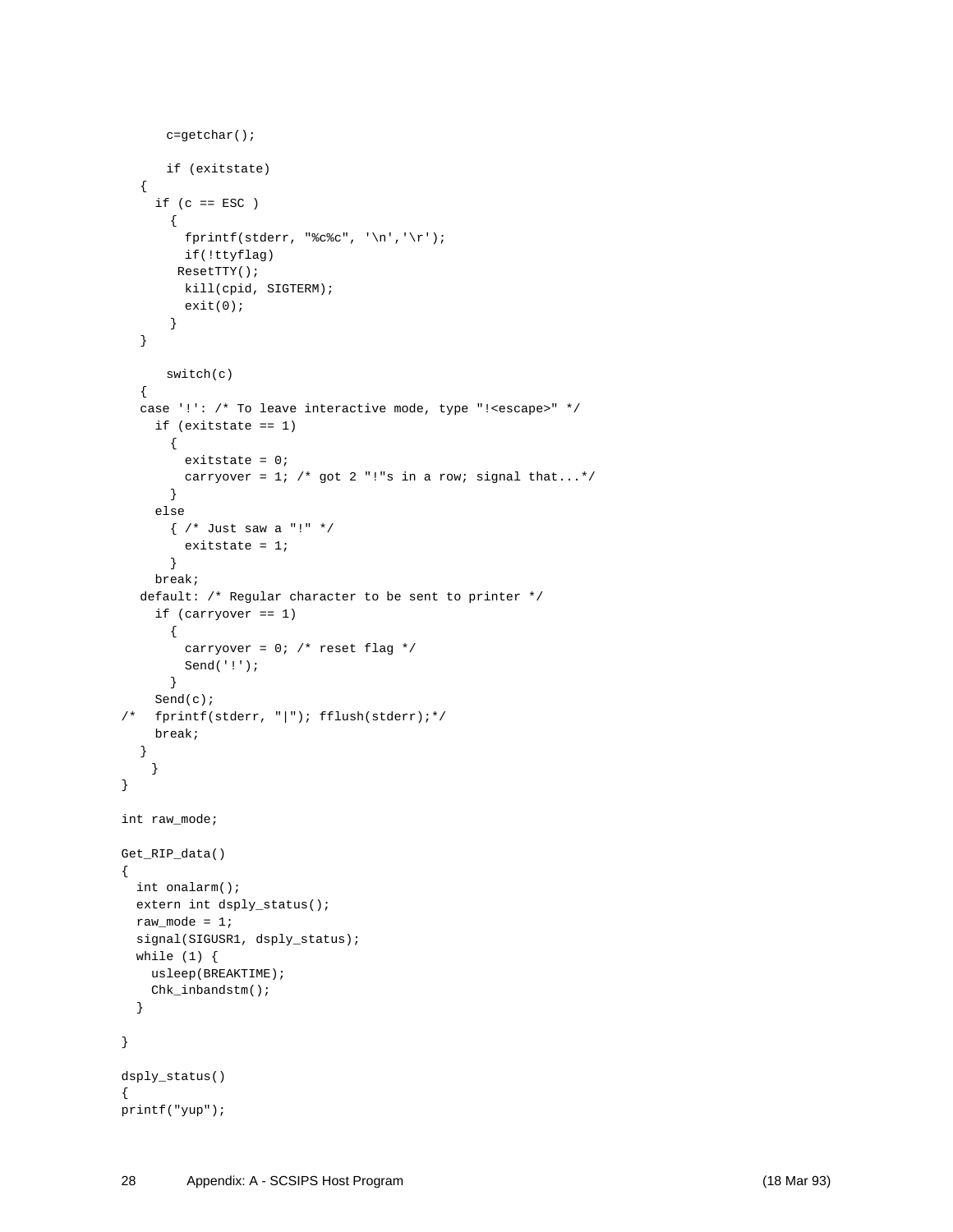```
 signal(SIGUSR1, dsply_status);
   if (raw_mode)
     {
      DsplyWithCR(statusbuf);
    }
   else
    {
       fprintf(stderr, "%s", statusbuf);
      fflush(stderr);
     }
}
Chk_inbandstm()
{
  inChk=1;
/* if (inSend) return;*/
  if (debug) fprintf(stderr, "*");
  ChkRIPStatus();
  RIPinbuf_BytesAvail(NORMDAT);
  inChk=0;
}
DsplyWithCR(b)
char *b;
{
#if 0
  int strlen();
#endif
  int len=strlen(b);
  int count;
   for (count=0; count<len; count++)
    {
       fprintf(stderr, "%c",b[count]);
      if (b[count] == 'n')fprintf(stderr, "%c", '\r \;
    }
   fflush(stderr);
}
Send(c)
char c;
{
  int i;
  char buf[BUFSIZE];
  int mode;
   inSend=1;
   switch(c)
    {
     case CTRL_C:
      mode = INTERRUPT;
#if 0
       ThePacket.data[0] = c;
#endif
       WriteSCSIStm(scsi, &ThePacket, 0, mode);
```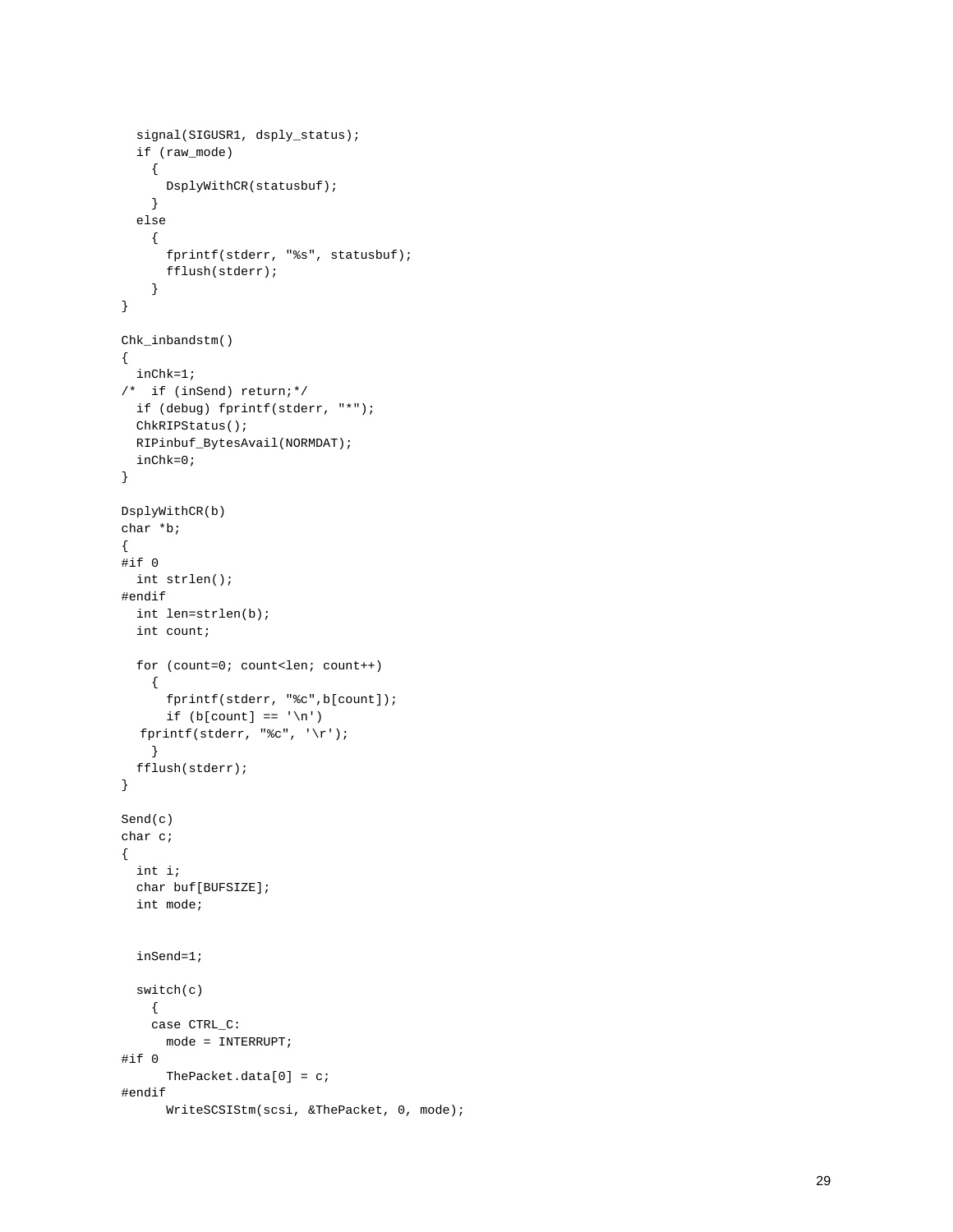```
 break;
     case CTRL_D:
       mode = NORMDATANDEOF;
       WriteSCSIStm(scsi, &ThePacket, 0, mode);
       break;
     case CTRL_T:
       /* Send a signal to the child process requesting status */
       kill(cpid, SIGUSR1);
       break;
     default:
      mode = NORMDAT;
      ThePacket.data[0] = c;
      WriteSCSIStm(scsi, &ThePacket, 1, mode);
      break;
     }
  inSend=0;
}
onintr() /* Clean up if interrupted */
{
  ResetTTY();
}
void download(fd)
int fd; /* File descriptor */
{
  int n, bytesa, bytesavailable, mode, xfer;
  int temp, flipper;
   int waited=0;
   char stage[MAXDATA];
  do {
    int count=0;
    char twiddle;
  if(badsend){
    flipper = (flipper > 1) ? 0 : 1;
  if(flipper){
     if ((bytesavailable = RIPinbuf_BytesAvail(PKTSTATUS)) < MINIMUMXFER){
       bytesa= RIPinbuf_BytesAvail(NORMDAT);
/*if(bytesavailable != bytesa) printf("&"); */
      waited=1; }
     }
  }else {
    if ((bytesavailable = RIPinbuf_BytesAvail(NORMDAT)) < MINIMUMXFER)
       waited=1;
  }
     if (glenflag) {
       while (bytesavailable != 30729) {
        /* usleep(100000); */
       ChkRIPStatus();
         bytesavailable = RIPinbuf_BytesAvail(NORMDAT);
}
      bytesavailable = 15328;
     }
     else {
```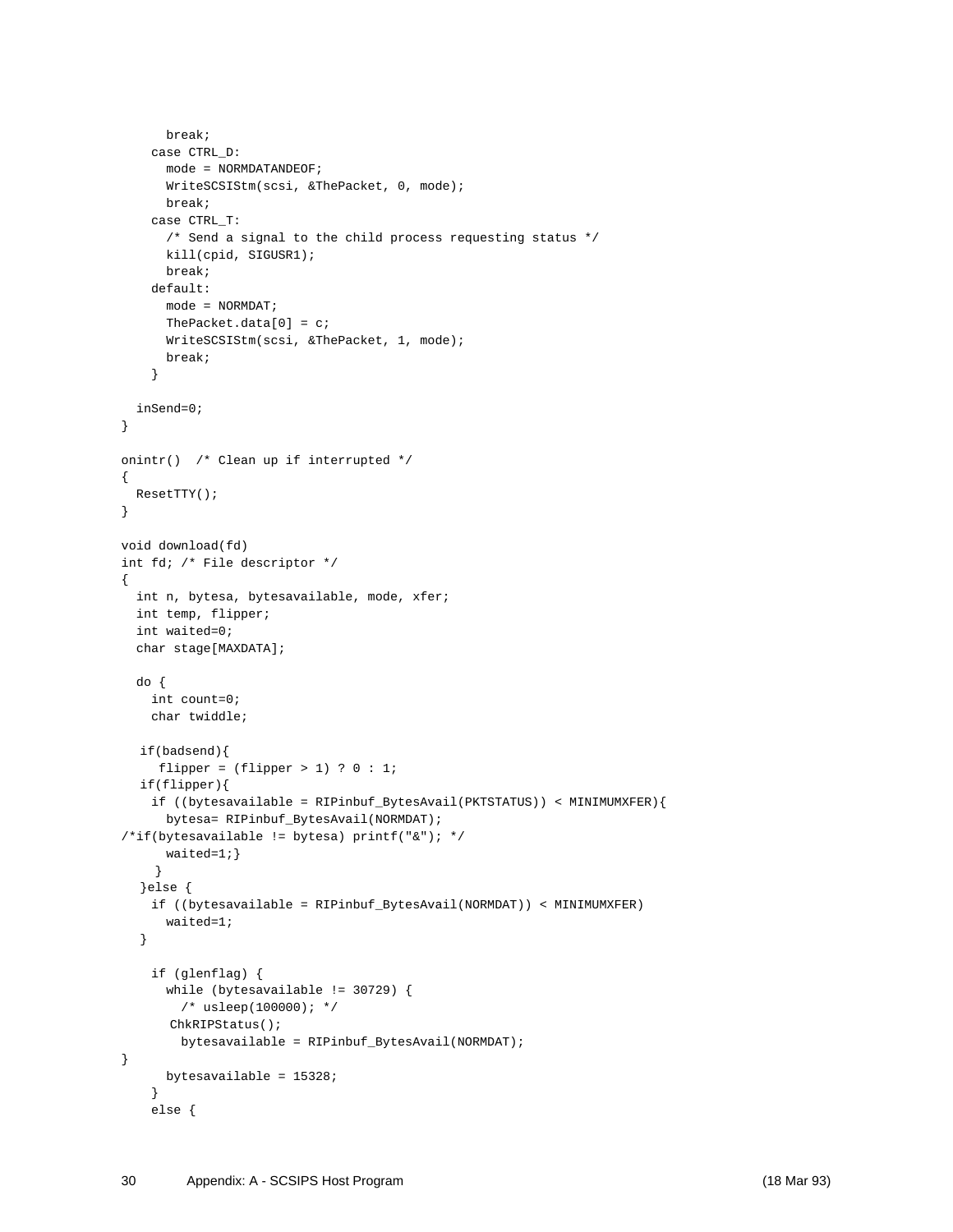```
 while (bytesavailable < MINIMUMXFER) {
       switch(count++ & 0x3) {
       case 0:
  twiddle='\\'; break;
       case 1:
  twiddle='|'; break;
       case 2:
  twiddle='/'; break;
       default:
  twiddle='-'; break;
      }
       fprintf(stdout, "%c", twiddle);
      usleep(BREAKTIME);
      fprintf(stdout, "\b");
      ChkRIPStatus();
      bytesavailable = RIPinbuf_BytesAvail(NORMDAT);
     }
     } /* not glenflag case */
     if (waited) {
       fprintf(stderr, "!");
       waited=0;
     }
    xfer = (bytesavailable > MAXIMUMXFER) ? MAXIMUMXFER : bytesavailable;
  if(badsend)
    xfer \gg= 1; n = read(fd, ThePacket.data, xfer);
     if (n < 0)
      {
       if(!ttyflag)
       ResetTTY();
       perror(" error reading from stdin"); fflush(stdout);
      kill(cpid, SIGTERM);
       exit(0);
      }
if(!separate_data){
   if (n == 0) mode = NORMDATANDEOF;
       else { mode = NORMDAT; }
  } else {
      if (n == 0) almostdone = 1;
      mode = NORMDAT;
  }/* separate_data */
    temp = n;
#if 0
    while(temp > 0) {fprint(stderr, "@"); temp = 4096};#endif
     fflush(stdout);
     if (mode == NORMDATANDEOF) {
       WriteSCSIStm(scsi, &ThePacket, n, mode);
       fprintf(stderr, "\ndone sending\n");
       fflush(stderr);
      break;
     }
```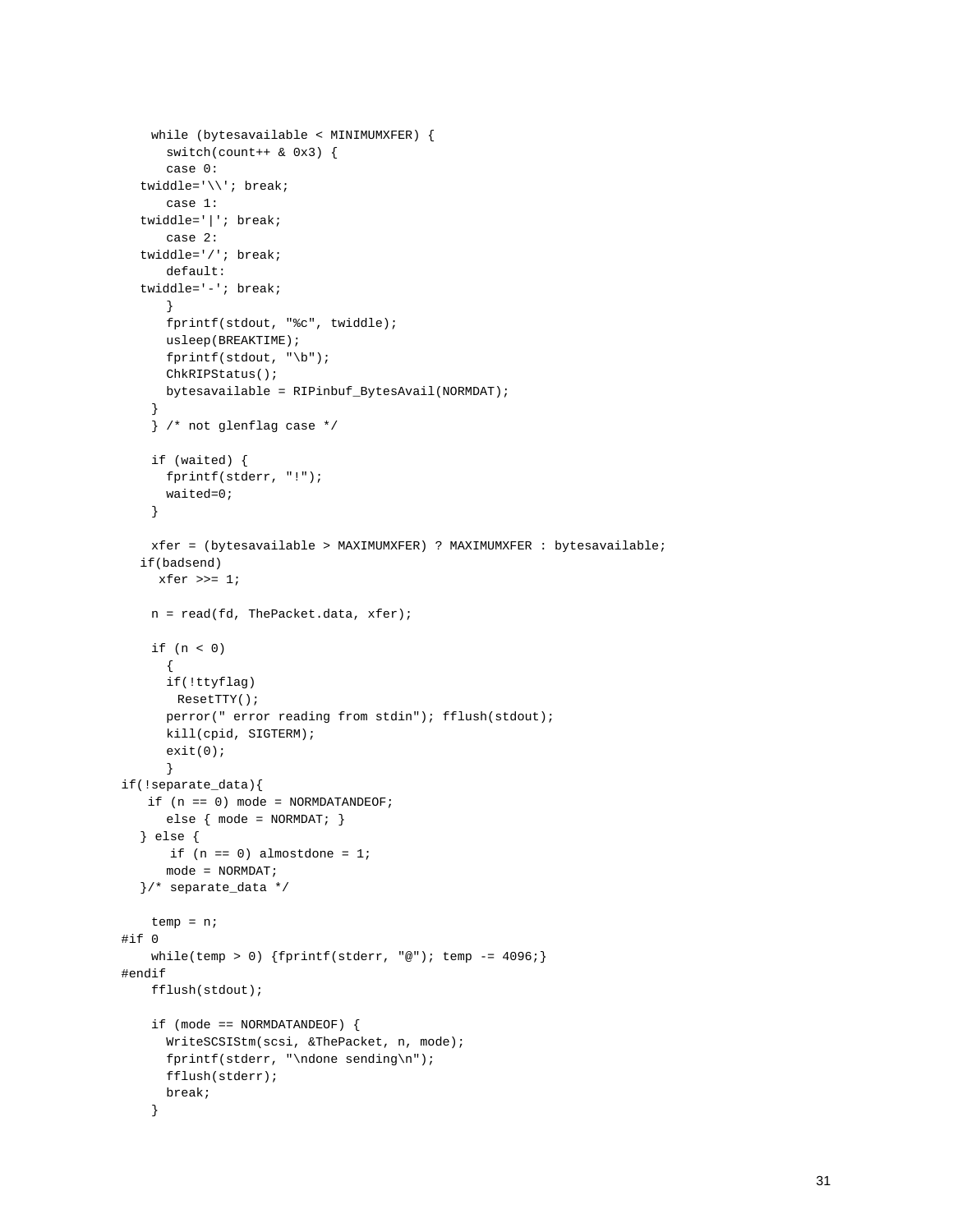```
 else {
WriteSCSIStm(scsi, &ThePacket, n, mode);}
     /* Flush out any error msgs */
   ChkRIPStatus(); \} while (n > 0);
  if(separate_data){
     WriteSCSIStm(scsi, &ThePacket, 0, NORMDATANDEOF);
       fprintf(stderr, "\ndone sending\n");
       fflush(stderr);
  }
  ChkRIPStatus();
}
/* tty.c
*/
#include <stdio.h>
#include <sys/ioctl.h>
struct sgttyb old_tty;
static int inittty;
InitTTY() /* Puts tty in raw mode */
{
  struct sgttyb tty;
  if (gtty(fileno(stdin), &old_tty) == -1)
  {
    printf("gtty failure\n");
    exit(1);
  }
  tty = old_tty;
  tty.sg_flags |= RAW;
  tty.sg_flags &= ~ECHO;
  if (stty(fileno(stdin), &tty) == -1)
  {
    printf("stty failure\n");
    exit(1);}
  inittty = 1;
}
ResetTTY()
{
  if(inittty)
  stty(fileno(stdin), &old_tty);
}
```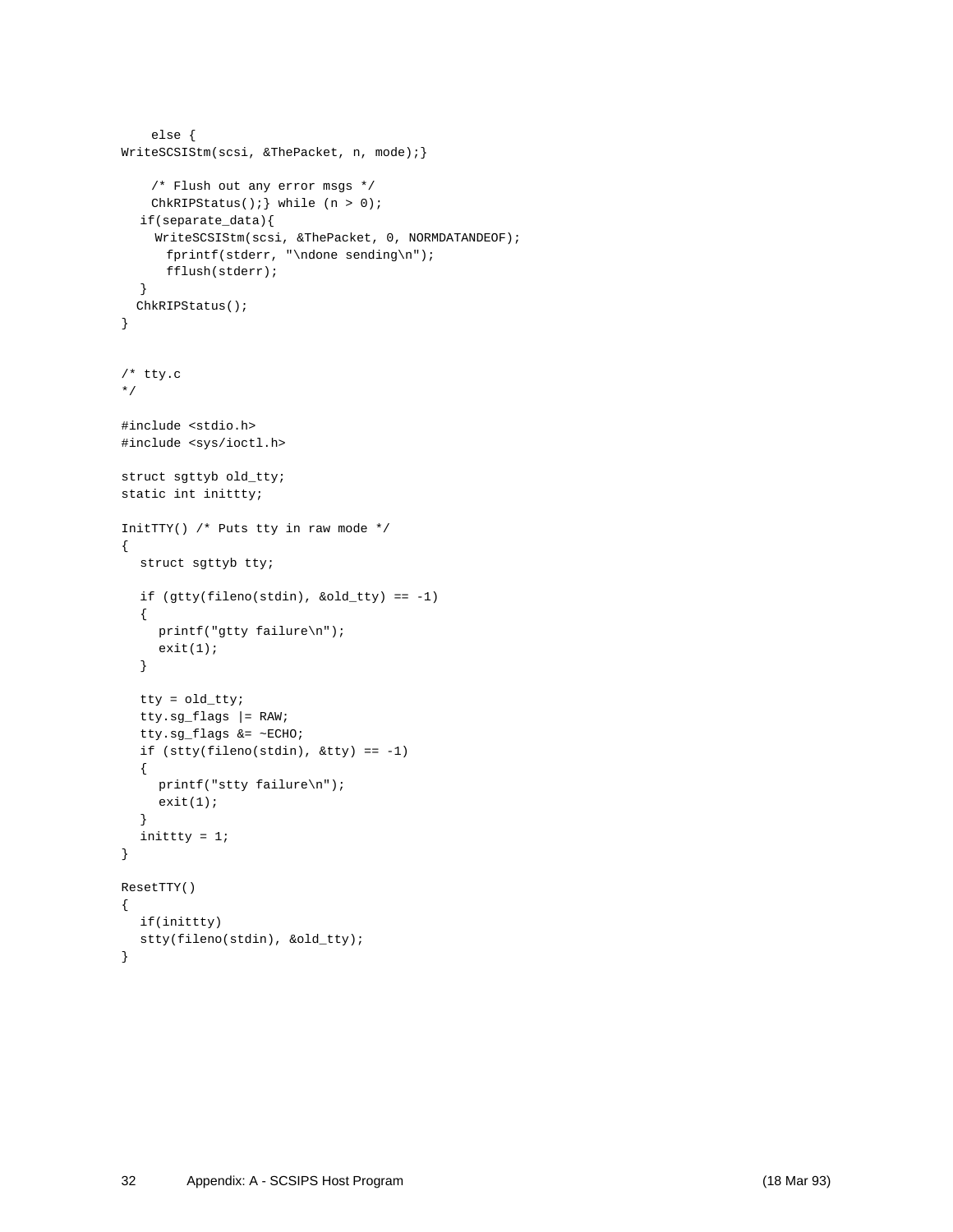# **Index**

## **B**

big-endian 8 Buffer Size 9 Bus Free and Selection Phases 2

# **C**

Channel 11 Command, Data and Status Phases 3 Control-C 16 Control-T 17

# **D**

Data Types 9

# **E**

E\_Invalid\_address 5 Error Codes 5 Error Info 9 extended sense 5

# **F**

Flags 11

## **H**

host 1

## **I**

Illegal Logical Sector 5 In-band data stream 8 initiator 1 Inquiry 6 Interrupt 9 interrupt signal 16

# **K**

K\_Illegal\_Request 5

## **L**

little-endian 8 Logical Block Address 2, 6, 7

## **M**

Message Phase 3 Messages Out 3

## **N**

Normal Data + End of File 9

# **O**

Out-of-band data stream 8

## **P**

Packet Header 7 Packet Header Code Segment 11 PMI 7

## **R**

Read and Read Extended 6 Read Capacity 6 Reading from the In-Band Data Stream 15 Reading from the Out Of Band Stream 17 Release Unit 6 Request Sense 4 Reserve Unit 6 Rezero Unit 4